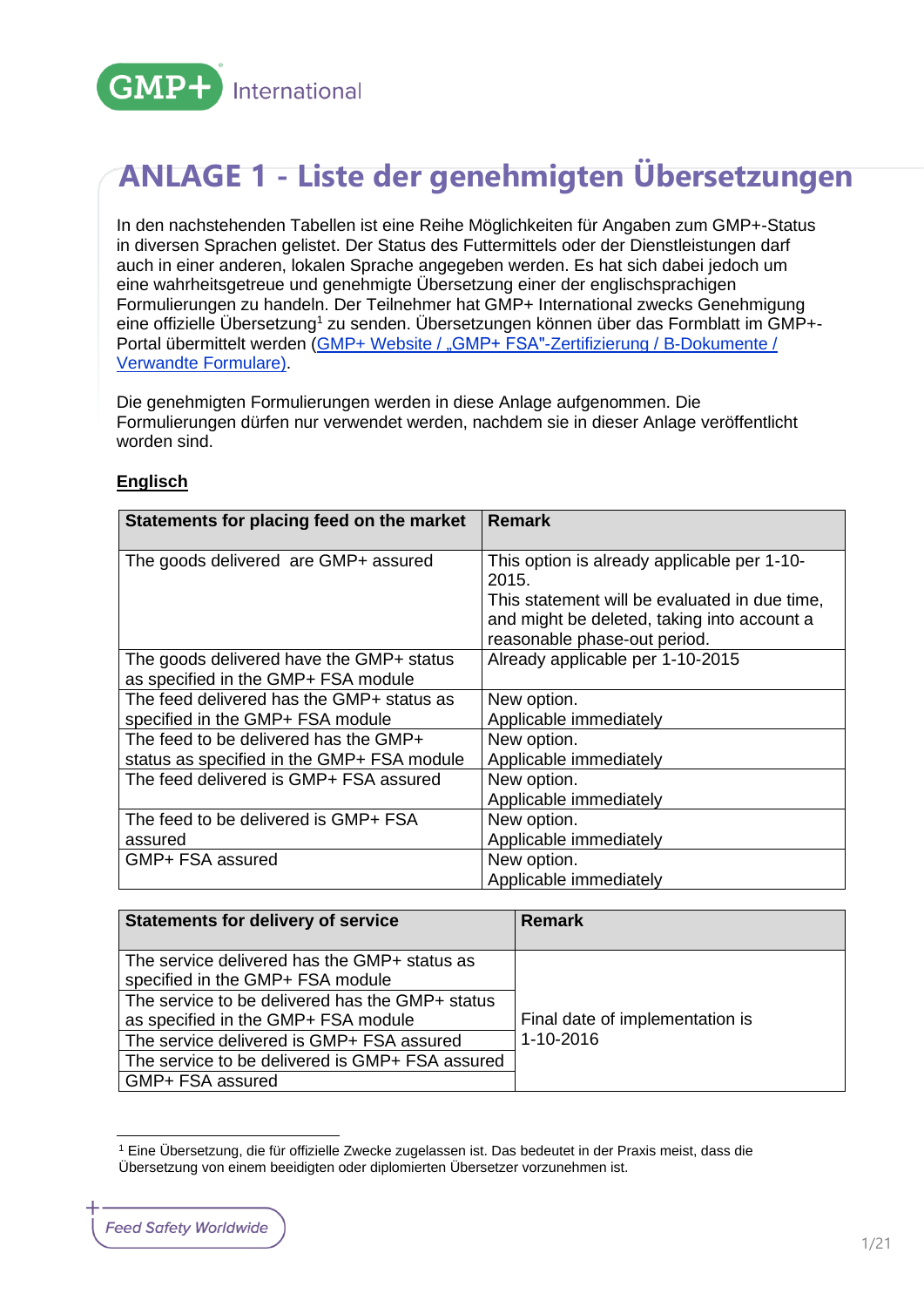## **Niederländisch**

| Uitdrukkingen betreffende het in de handel<br>brengen van diervoeder                  | <b>Opmerking</b>                                                                                                                                                                                                             |
|---------------------------------------------------------------------------------------|------------------------------------------------------------------------------------------------------------------------------------------------------------------------------------------------------------------------------|
| De geleverde goederen zijn GMP+ geborgd                                               | Deze optie is reeds van toepassing per<br>1-10-2015.<br>Deze uitdrukking zal te zijner tijd<br>worden geëvalueerd, en zou kunnen<br>worden geschrapt, uiteraard met<br>inachtneming van een redelijke<br>uitfaseringsperiode |
| De geleverde goederen hebben de GMP+ status<br>zoals bedoeld in de GMP+ FSA module    | Deze optie is reeds van toepassing per<br>1-10-2015.                                                                                                                                                                         |
| Het geleverde diervoeder heeft de GMP+ status<br>zoals bedoeld in de GMP+ FSA module  | Nieuwe optie.<br>Onmiddellijk van toepassing.                                                                                                                                                                                |
| Het te leveren diervoeder heeft de GMP+ status<br>zoals bedoeld in de GMP+ FSA module | Nieuwe optie.<br>Onmiddellijk van toepassing.                                                                                                                                                                                |
| Het geleverde diervoeder is GMP+ FSA geborgd                                          | Nieuwe optie.<br>Onmiddellijk van toepassing.                                                                                                                                                                                |
| Het te leveren diervoeder is GMP+ FSA geborgd                                         | Nieuwe optie.<br>Onmiddellijk van toepassing.                                                                                                                                                                                |
| GMP+ FSA geborgd                                                                      | Nieuwe optie.<br>Onmiddellijk van toepassing.                                                                                                                                                                                |

| Uitdrukkingen voor levering van dienst                                           | <b>Opmerking</b>                             |
|----------------------------------------------------------------------------------|----------------------------------------------|
| De geleverde dienst heeft de GMP+ status zoals<br>bedoeld in de GMP+ FSA module  |                                              |
| De te leveren dienst heeft de GMP+ status zoals<br>bedoeld in de GMP+ FSA module | Uiterste implementatiedatum is<br>1-10-2016. |
| De geleverde dienst is GMP+FSA geborgd                                           |                                              |
| De te leveren dienst is GMP+ FSA geborgd                                         |                                              |
| GMP+ FSA geborgd                                                                 |                                              |

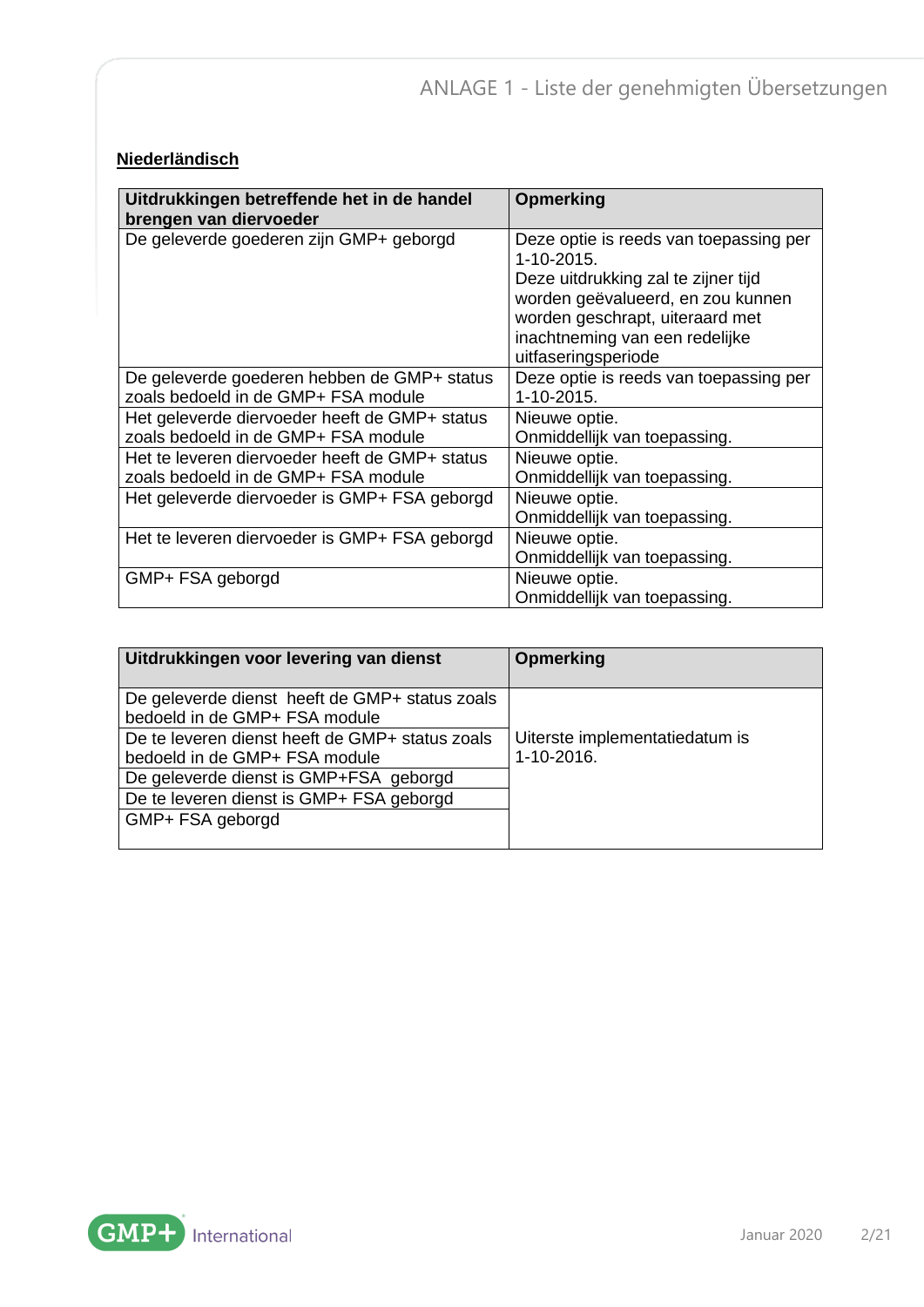#### **Deutsch**

| Bezeichnung zur Inverkehrbringung von<br><b>Futtermitteln</b> | <b>Bemerkung</b>                                                                                                                                                                                                                         |
|---------------------------------------------------------------|------------------------------------------------------------------------------------------------------------------------------------------------------------------------------------------------------------------------------------------|
| Die gelieferten Waren sind nach GMP+ zertifiziert             | Diese Option gilt bereits mit Wirkung<br>vom 1-10-2015. Dieser Begriff wird zu<br>gegebener Zeit evaluiert und<br>möglicherweise gestrichen, wobei<br>selbstverständlich eine angemessene<br>Auslaufphase berücksichtigt werden<br>wird. |
| Die gelieferten Waren verfügen über den GMP+-                 | Diese Option gilt bereits mit Wirkung                                                                                                                                                                                                    |
| Status im Sinne des `GMP+ FSA'-Moduls"                        | vom 1-10-2015.                                                                                                                                                                                                                           |
| Die gelieferten Futtermittel verfügen über den                | Neue Option.                                                                                                                                                                                                                             |
| GMP+-Status im Sinne des `GMP+ FSA'-Moduls                    | Gilt mit sofortiger Wirkung.                                                                                                                                                                                                             |
| Die zu liefernden Futtermittel verfügen über den              | Neue Option.                                                                                                                                                                                                                             |
| GMP+-Status im Sinne des `GMP+ FSA'-Moduls                    | Gilt mit sofortiger Wirkung.                                                                                                                                                                                                             |
| Die gelieferten Futtermittel sind nach GMP+ FSA               | Neue Option.                                                                                                                                                                                                                             |
| gesichert                                                     | Gilt mit sofortiger Wirkung.                                                                                                                                                                                                             |
| Die zu liefernden Futtermittel sind nach GMP+                 | Neue Option.                                                                                                                                                                                                                             |
| FSA gesichert                                                 | Gilt mit sofortiger Wirkung.                                                                                                                                                                                                             |
| GMP+ FSA gesichert                                            | Neue Option.<br>Gilt mit sofortiger Wirkung.                                                                                                                                                                                             |

| Bezeichnung zur Lieferung einer                | <b>Bemerkung</b>                   |
|------------------------------------------------|------------------------------------|
| <b>Dienstleistung</b>                          |                                    |
| Die erbrachte Dienstleistung verfügt über den  |                                    |
| GMP+-Status im Sinne des `GMP+ FSA'-Moduls"    |                                    |
| Die zu erbringende Dienstleistung verfügt über | Implementierung spätestens bis zum |
| den GMP+-Status im Sinne des `GMP+ FSA'-       | 1-10-2016.                         |
| <b>Moduls</b>                                  |                                    |
| Die erbrachte Dienstleistung ist nach GMP+ FSA |                                    |
| gesichert                                      |                                    |
| Die zu erbringende Dienstleistung ist nach     |                                    |
| GMP+ FSA gesichert                             |                                    |
| GMP+ FSA gesichert                             |                                    |

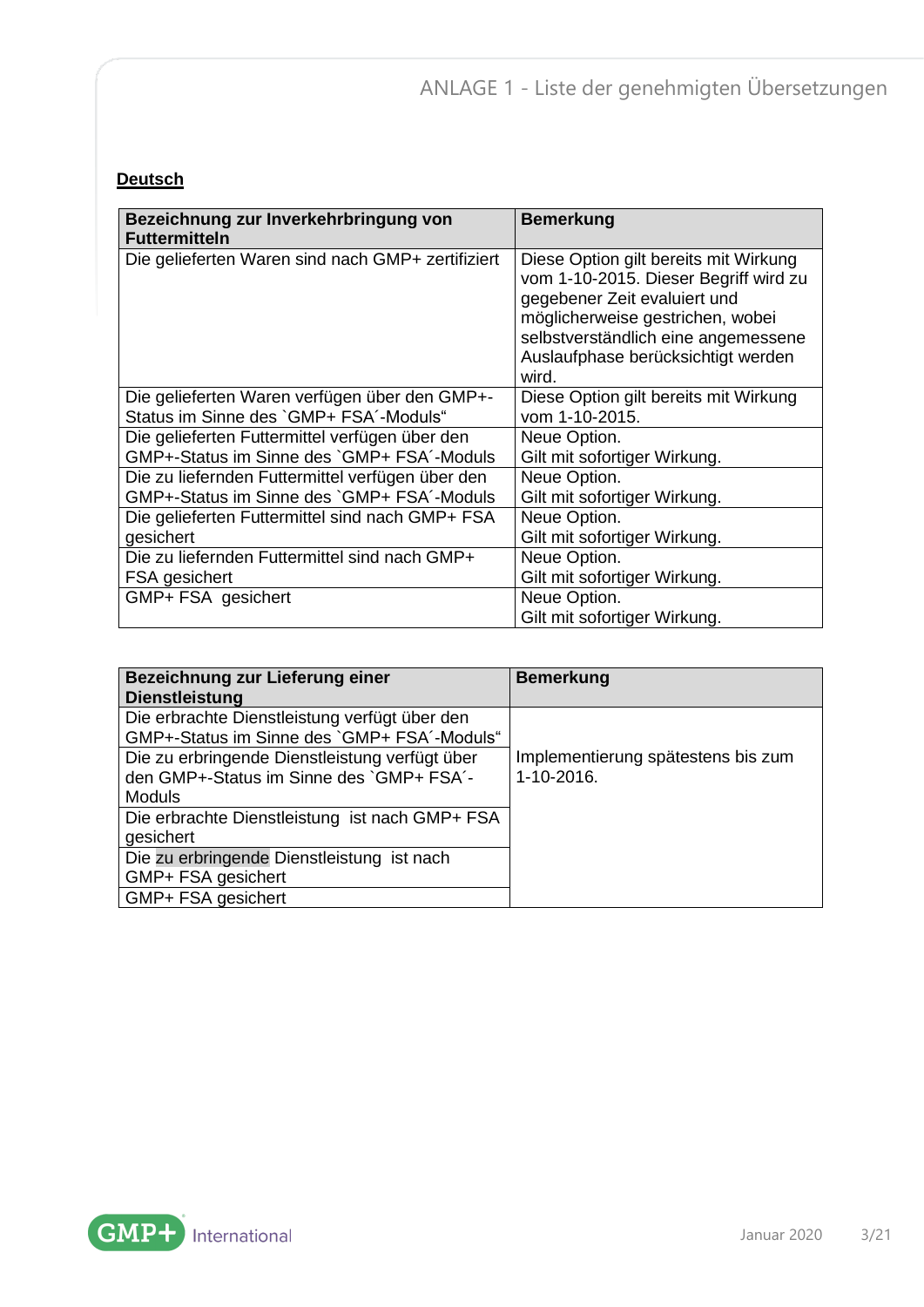# **Französisch**

| Expressions relatives à la mise sur le<br>marché d'un aliment pour animaux                         | Remarque                                                                                                                                                                                                           |
|----------------------------------------------------------------------------------------------------|--------------------------------------------------------------------------------------------------------------------------------------------------------------------------------------------------------------------|
| Les marchandises livrées sont garanties<br>GMP+                                                    | Cette option est déjà d'application<br>depuis le 1-10-2015.<br>Cette expression sera évaluée en<br>son temps et pourrait être<br>supprimée, en respectant bien<br>entendu une période de transition<br>raisonnable |
| Les marchandises livrées ont le statut GMP+                                                        | Cette option est déjà d'application                                                                                                                                                                                |
| dont mention dans le module GMP+ FSA                                                               | depuis le 1-10-2015.                                                                                                                                                                                               |
| L'aliment pour animaux livré a le statut GMP+                                                      | Nouvelle option.                                                                                                                                                                                                   |
| dont mention dans le module GMP+ FSA                                                               | D'application immédiate.                                                                                                                                                                                           |
| L'aliment pour animaux à livrer a le statut<br>GMP+ dont mention dans le module GMP+<br><b>FSA</b> | Nouvelle option.<br>D'application immédiate.                                                                                                                                                                       |
| L'aliment pour animaux livré est garanti                                                           | Nouvelle option.                                                                                                                                                                                                   |
| GMP+ FSA                                                                                           | D'application immédiate.                                                                                                                                                                                           |
| L'aliment pour animaux à livrer est garanti                                                        | Nouvelle option.                                                                                                                                                                                                   |
| GMP+ FSA                                                                                           | D'application immédiate.                                                                                                                                                                                           |
| Garanti GMP+ FSA                                                                                   | Nouvelle option.<br>D'application immédiate.                                                                                                                                                                       |

| Expressions pour la livraison d'un service                                | Remarque                        |
|---------------------------------------------------------------------------|---------------------------------|
| Le service livré a le statut GMP+ dont mention<br>dans le module GMP+ FSA |                                 |
| Le service à livrer a le statut GMP+ dont                                 | La date limite de mise en œuvre |
| mention dans le module GMP+ FSA                                           | est le 1-10-2016.               |
| Le service livré est garanti GMP+FSA                                      |                                 |
| Le service à livrer est garanti GMP+ FSA                                  |                                 |
| Garanti GMP+ FSA                                                          |                                 |
|                                                                           |                                 |

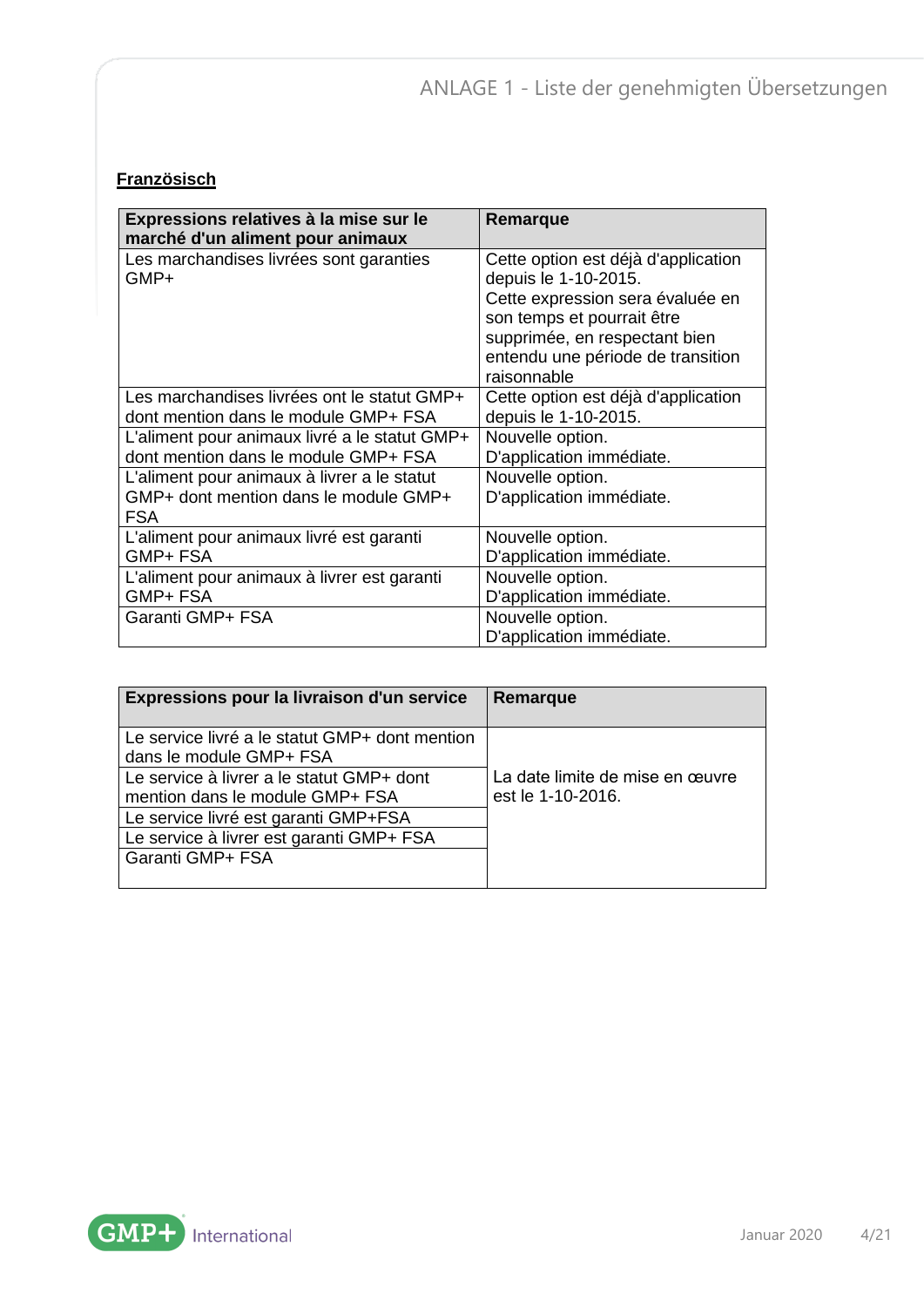#### **Spanisch (updated)**

| Declaraciones para colocar piensos en el<br><b>Mercado</b>                                                        | <b>Observaciones</b>                                                                                                                                                                      |
|-------------------------------------------------------------------------------------------------------------------|-------------------------------------------------------------------------------------------------------------------------------------------------------------------------------------------|
| Las mercancías (mercaderías) entregadas son<br>asegurados conforme a GMP+                                         | Esta opción ya se aplica desde<br>01/10/2015.<br>Esta declaración se evaluará a su<br>debido tiempo, y puede ser<br>eliminada, teniendo en cuenta un<br>período de eliminación razonable. |
| Las mercancías (mercaderías) entregadas<br>tienen el estado GMP + como está<br>especificado en el módulo GMP+ FSA | Ya se aplica desde 1-10-2015                                                                                                                                                              |
| El pienso entregado tiene el estado de GMP+<br>como está especificado en el módulo GMP+<br><b>FSA</b>             | Nueva opción.<br>Aplicable de inmediato                                                                                                                                                   |
| El pienso para ser entregado tiene el estado<br>GMP + como está especifico en el módulo<br>GMP+ FSA.              | Nueva opción<br>Aplicable de inmediato                                                                                                                                                    |
| El pienso entregado está asegurado<br>conforme a GMP+FSA                                                          | Nueva opción<br>Aplicable de inmediato                                                                                                                                                    |
| El pienso para ser entregado está asegurado<br>conforme a GMP+FSA                                                 | Nueva opción<br>Aplicable de inmediato                                                                                                                                                    |
| Asegurado conforme a GMP+ FSA                                                                                     | Nueva opción<br>Aplicable de inmediato                                                                                                                                                    |

| Declaraciones para la prestación de<br>servicio                                                                  | <b>Observaciones</b>                          |
|------------------------------------------------------------------------------------------------------------------|-----------------------------------------------|
| El servicio prestado tiene el estado de GMP+<br>como está especificado en el módulo GMP+<br><b>FSA</b>           |                                               |
| El servicio que va a ser suministrado tiene el<br>estado de GMP+ como está especificado en<br>el módulo GMP+ FSA | Fecha final de implementación es<br>1-10-2016 |
| El servicio prestado está asegurado<br>conforme a GMP+ FSA                                                       |                                               |
| El servicio para ser realizado está asegurado<br>conforme a GMP+FSA                                              |                                               |
| Asegurado conforme a GMP+ FSA                                                                                    |                                               |

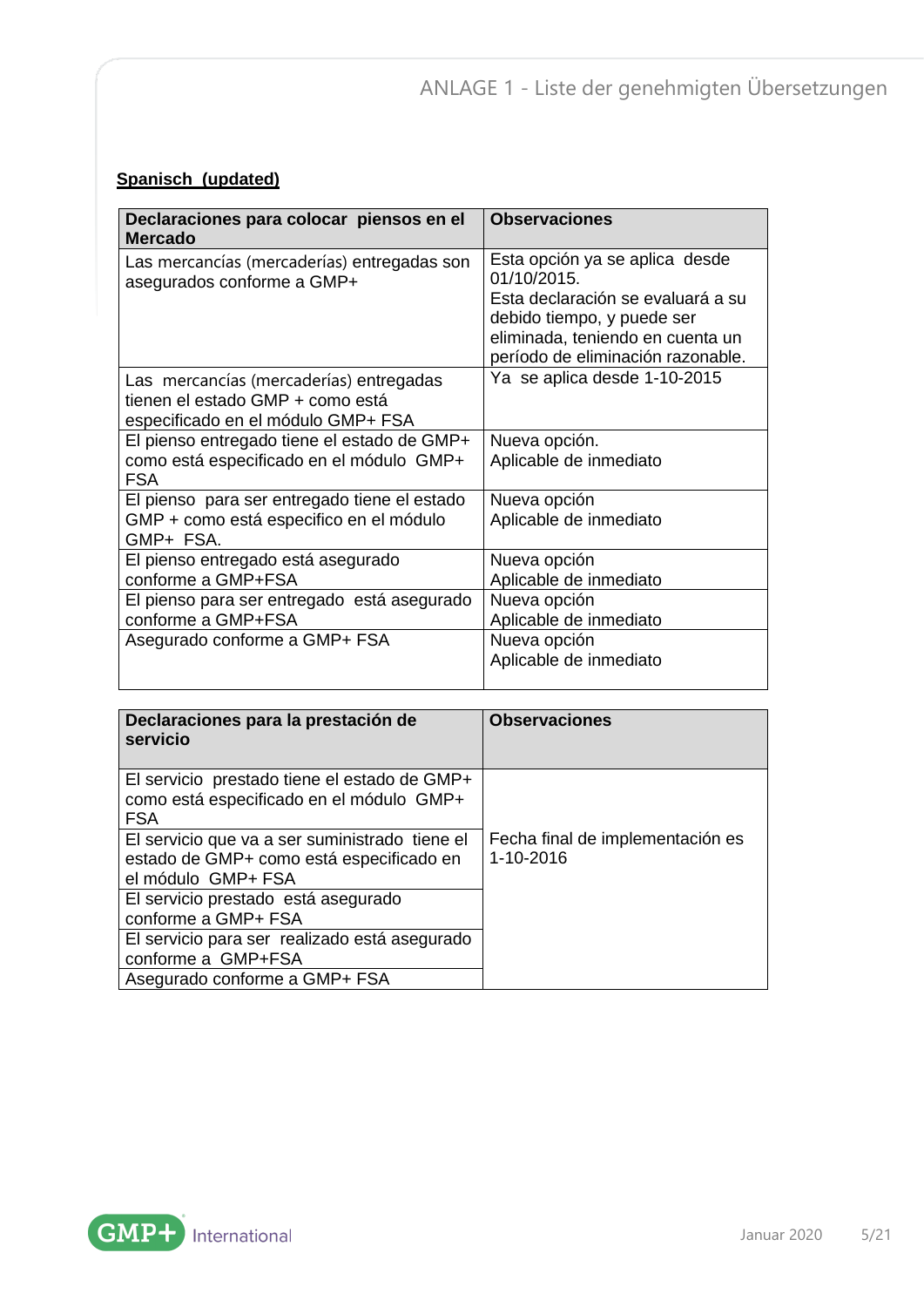#### **Polnisch**

| Określenia dla pasz wprowadzanych na<br>rynek                  | Uwagi                                                                                                                                                                                       |
|----------------------------------------------------------------|---------------------------------------------------------------------------------------------------------------------------------------------------------------------------------------------|
| Towar jest zabezpieczony GMP+                                  | Ta deklaracja jest już stosowana<br>od 1-10-2015<br>Deklaracja będzie poddana ocenie<br>we właściwym czasie<br>i może zostać wycofana, po<br>upływie odpowiedniego okresu<br>przejściowego. |
| Dostarczony towar ma status GMP+ zgodnie z<br>modułem GMP+ FSA | Już w użyciu od per 1-10-2015                                                                                                                                                               |
| Dostarczona pasza ma status GMP+ zgodnie<br>z modułem GMP+ FSA | Nowa opcja. Może być stosowana<br>natychmiast                                                                                                                                               |
| Dostarczana pasza ma status GMP+ zgodnie<br>z modułem GMP+ FSA | Nowa opcja. Może być stosowana<br>natychmiast                                                                                                                                               |
| Dostarczona pasza jest zabezpieczona GMP+<br><b>FSA</b>        | Nowa opcja. Może być stosowana<br>natychmiast                                                                                                                                               |
| Dostarczana pasza jest zabezpieczona GMP+<br><b>FSA</b>        | Nowa opcja. Może być stosowana<br>natychmiast                                                                                                                                               |
| Zabezpieczone GMP+ FSA                                         | Nowa opcja. Może być stosowana<br>natychmiast                                                                                                                                               |

| Określenia dla dostaw usług                                     | Uwagi                                     |
|-----------------------------------------------------------------|-------------------------------------------|
| Dostarczona usługa ma status GMP+ zgodnie<br>z modułem GMP+ FSA |                                           |
| Dostarczana usługa ma status GMP+ zgodnie<br>z modułem GMP+ FSA | Ostateczna data wdrożenia to<br>1-10-2016 |
| Dostarczona usługa jest zabezpieczona<br>GMP+ FSA               |                                           |
| Dostarczana usługa jest zabezpieczona<br>GMP+ FSA               |                                           |
| Zabezpieczone GMP+ FSA                                          |                                           |

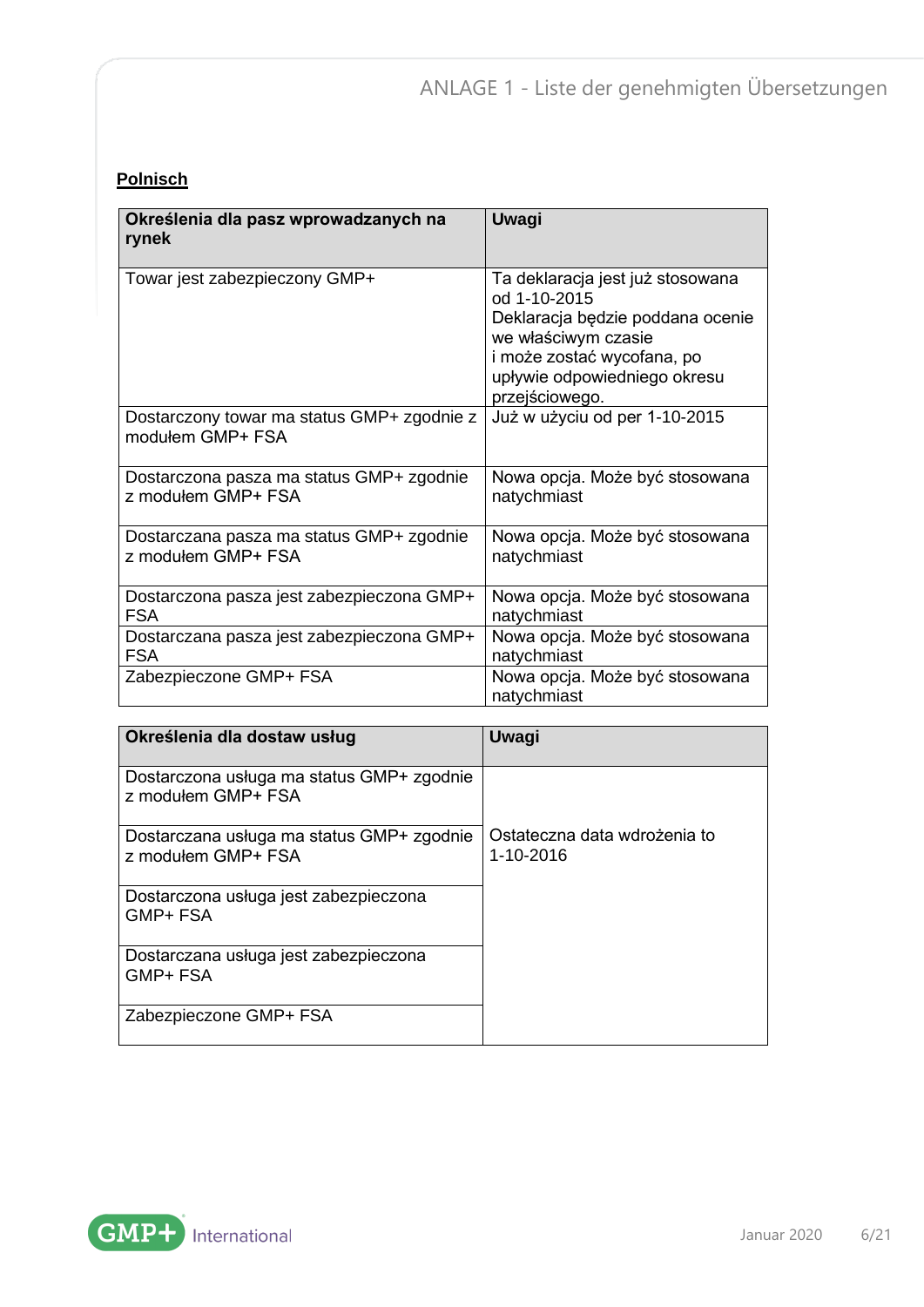#### **Tschechisch**

| Prohlášení pro uvedení krmiv na trh                                 | Poznámka                                                                                                                   |
|---------------------------------------------------------------------|----------------------------------------------------------------------------------------------------------------------------|
| Dodané zboží je zajištěno GMP+                                      | Tato možnost je již platná od<br>1.10. 2015.<br>Toto prohlášení bude v náležité době<br>vyhodnoceno a může být vyškrtnuto. |
|                                                                     | Bude se přitom brát v potaz rozumné<br>vyřazovací období.                                                                  |
| Dodané zboží má status GMP+, jak je uvedeno<br>v modulu GMP+ FSA    | Již platné od 1. 10. 2015                                                                                                  |
| Dodané krmivo má status GMP+, jak je uvedeno<br>v modulu GMP+ FSA   | Nová možnost.<br>Platné okamžitě                                                                                           |
| Krmivo k dodání má status GMP+, jak je uvedeno<br>v modulu GMP+ FSA | Nová možnost.<br>Platné okamžitě                                                                                           |
| Dodané krmivo je zajištěno GMP+ FSA                                 | Nová možnost.<br>Platné okamžitě                                                                                           |
| Krmivo k dodání je zajištěno GMP+ FSA                               | Nová možnost.<br>Platné okamžitě                                                                                           |
| Zajištěno GMP+ FSA                                                  | Nová možnost.<br>Platné okamžitě                                                                                           |

| Prohlášení pro poskytování služby                                     | Poznámka                  |
|-----------------------------------------------------------------------|---------------------------|
| Poskytnutá služba má status GMP+, jak je uvedeno<br>v modulu GMP+ FSA |                           |
| Služba, která má být poskytnuta, má status GMP+,                      |                           |
| jak je uvedeno v modulu GMP+ FSA                                      | Konečné datum zavedení je |
| Poskytnutá služba je zajištěna GMP+ FSA                               | 1.10.2016                 |
| Služba, která má být poskytnuta, je zajištěna GMP+                    |                           |
| <b>FSA</b>                                                            |                           |
| Zajištěno GMP+ FSA                                                    |                           |

*Slowakisch: "Zaistené GMP+ FSA" (GMP+ FSA assured) Slowakisch: "Dodaný tovar je zaistený GMP+" (the goods delivered are GMP+ assured)*

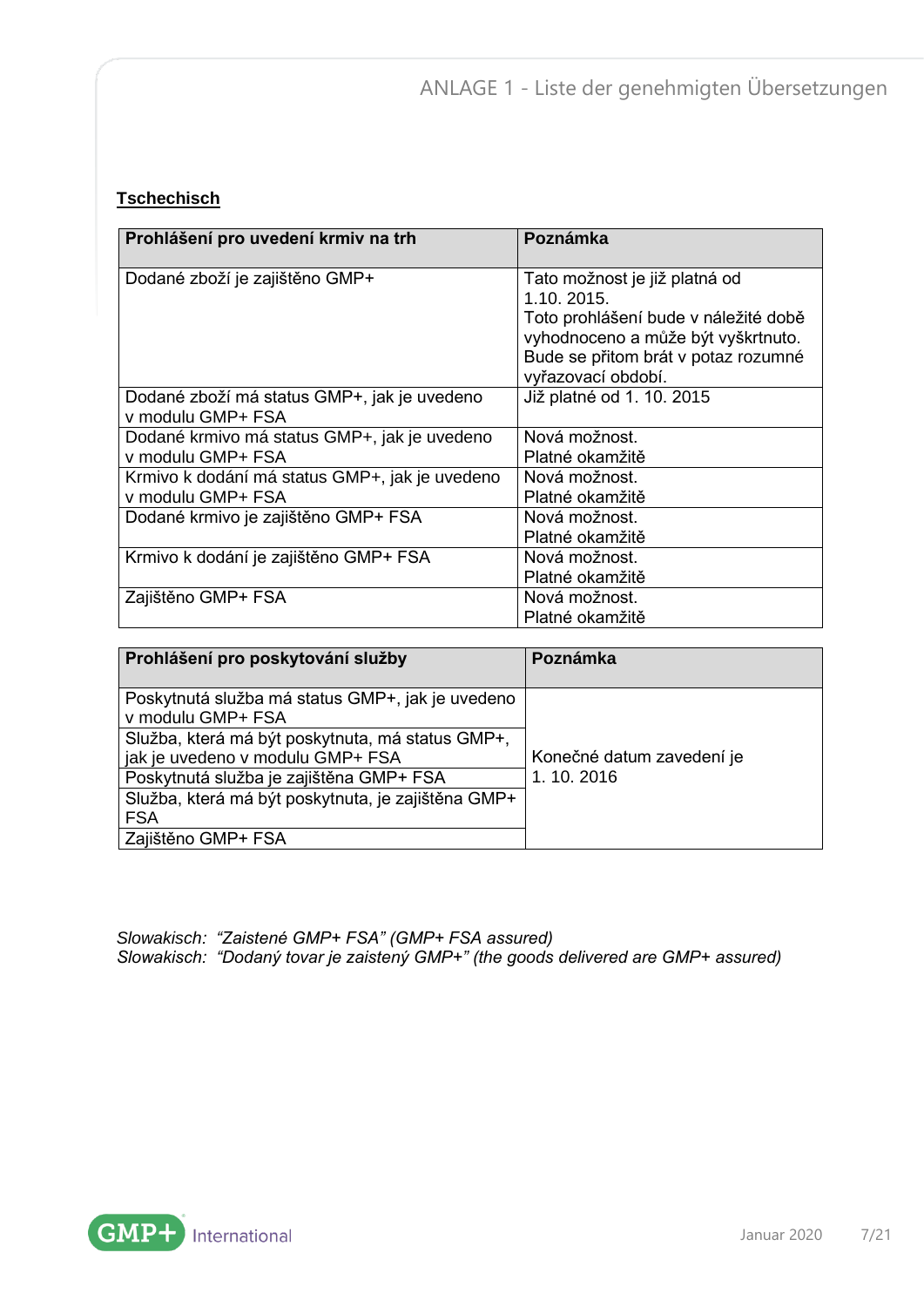## **Russisch**

| Заявления для поставки кормовой<br>продукции на рынок                                                               | Примечание                                                                                                                                                                                     |
|---------------------------------------------------------------------------------------------------------------------|------------------------------------------------------------------------------------------------------------------------------------------------------------------------------------------------|
| Безопасность поставленной продукции<br>обеспечена по стандартам GMP+                                                | Этот вариант используется с<br>01.10.2015r.<br>Данное заявление будет<br>своевременно<br>проанализировано и возможно<br>удалено, принимая во внимание<br>разумный период поэтапного<br>отказа. |
| Поставленная продукция имеет статус<br>«GMP+» в соответствии с требованиями<br>модуля GMP+ FSA                      | Уже используется с 1.10.2015г.                                                                                                                                                                 |
| Поставленная кормовая продукция имеет<br>статус «GMP+» в соответствии с<br>требованиями модуля GMP+ FSA             | Новый вариант.<br>Применяется незамедлительно.                                                                                                                                                 |
| Кормовая продукция, подлежащая<br>поставке, имеет статус «GMP+» в<br>соответствии с требованиями модуля<br>GMP+ FSA | Новый вариант.<br>Применяется незамедлительно.                                                                                                                                                 |
| Безопасность поставленной кормовой<br>продукции обеспечена по стандартам<br>GMP+ FSA                                | Новый вариант.<br>Применяется незамедлительно.                                                                                                                                                 |
| Безопасность кормовой продукции,<br>подлежащей поставке, обеспечена по<br>стандартам GMP+ FSA                       | Новый вариант.<br>Применяется незамедлительно.                                                                                                                                                 |
| Безопасность продукции обеспечена по<br>стандартам GMP+ FSA                                                         | Новый вариант.<br>Применяется незамедлительно.                                                                                                                                                 |

| Заявления для оказания услуг                                                                           | Примечание                                    |
|--------------------------------------------------------------------------------------------------------|-----------------------------------------------|
| Оказанные услуги имеют статус «GMP+» в<br>соответствии с требованиями модуля<br>GMP+ FSA               |                                               |
| Услуги, которые будут оказаны, имеют<br>статус «GMP+» в соответствии с<br>требованиями модуля GMP+ FSA | Окончательная дата применения<br>01.10.2016г. |
| Оказанные услуги соответствуют<br>требованиям стандартов GMP+ FSA                                      |                                               |
| Услуги, которые будут оказаны,<br>соответствуют требованиям стандартов<br>GMP+ FSA                     |                                               |
| Услуги соответствуют требованиям<br>стандартов GMP+ FSA                                                |                                               |

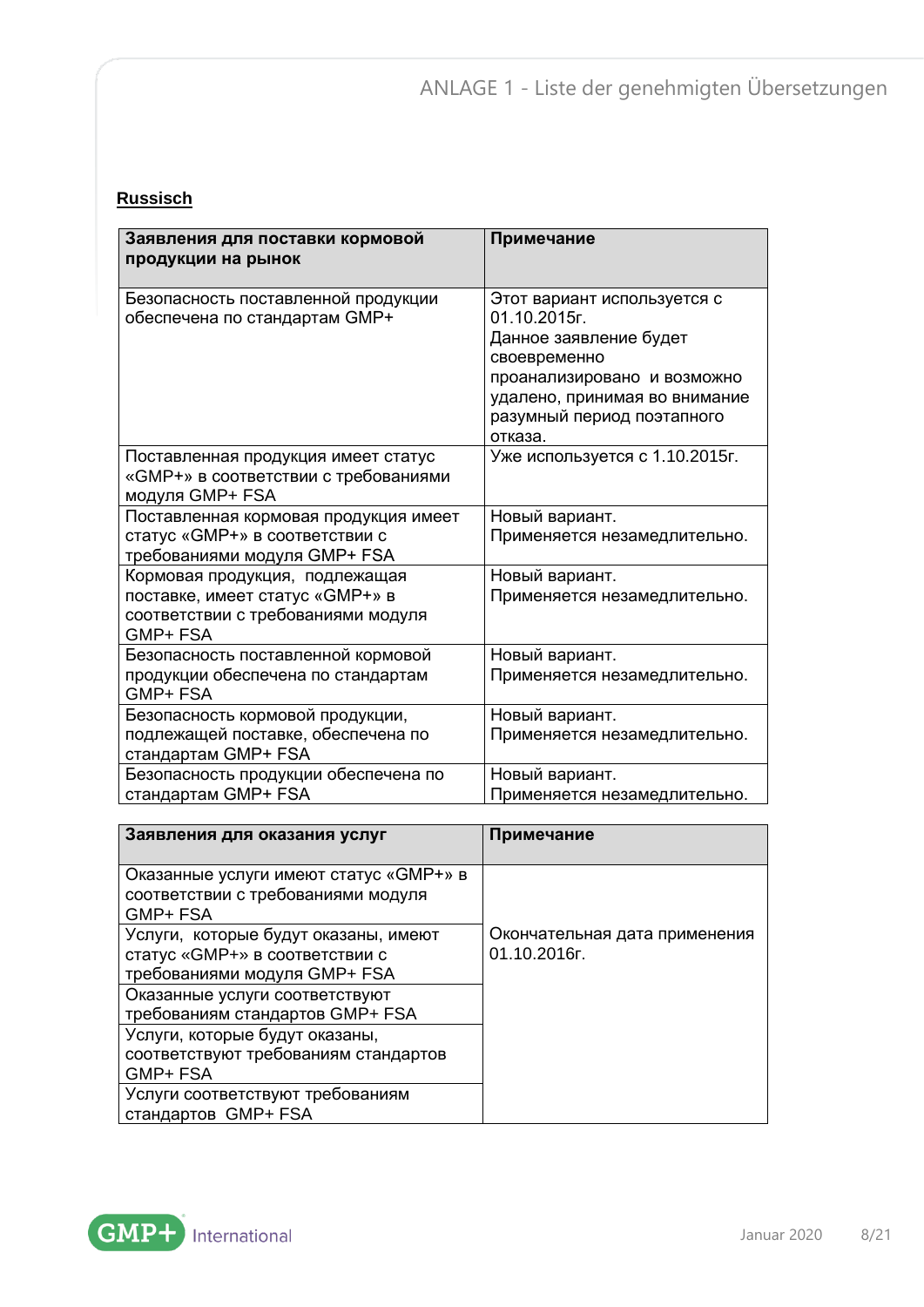#### **Ukrainisch**

| Заяви для поставки кормової продукції<br>на ринок                                                       | Примітка                                                                                                                                                                        |
|---------------------------------------------------------------------------------------------------------|---------------------------------------------------------------------------------------------------------------------------------------------------------------------------------|
| Безпечність поставленої продукції<br>забезпечена згідно зі стандартами GMP+                             | Цей варіант вже<br>використовується з 1.10.2015р.<br>Дана заява буде своєчасно<br>проаналізована і можливо<br>вилучена з урахуванням<br>розумного періоду поетапної<br>відмови. |
| Поставлена продукція має статус «GMP+»<br>відповідно до вимог модуля GMP+ FSA                           | Вже застосовується з 01.10.2015р.                                                                                                                                               |
| Поставлена кормова продукція має статус<br>«GMP+» відповідно до вимог модуля GMP+<br><b>FSA</b>         | Новий варіант.<br>Застосовується негайно.                                                                                                                                       |
| Кормова продукція, яка підлягає поставці,<br>має статус «GMP+» відповідно до вимог<br>модуля GMP+ FSA   | Новий варіант.<br>Застосовується негайно.                                                                                                                                       |
| Безпечність поставленої кормової продукції<br>забезпечена згідно зі стандартами GMP+<br><b>FSA</b>      | Новий варіант.<br>Застосовується негайно.                                                                                                                                       |
| Безпечність кормової продукції, яка<br>підлягає поставці, забезпечена згідно зі<br>стандартами GMP+ FSA | Новий варіант.<br>Застосовується негайно.                                                                                                                                       |
| Безпечність продукції забезпечена згідно зі<br>стандартами GMP+ FSA                                     | Новий варіант.<br>Застосовується негайно.                                                                                                                                       |

| Заяви для надання послуг                 | Примітка                |
|------------------------------------------|-------------------------|
| Надані послуги мають статус «GMP+»       |                         |
| відповідно до вимог модуля GMP+ FSA      |                         |
| Послуги, які мають надаватися, мають     |                         |
| статус «GMP+» відповідно до вимог модуля | Кінцева дата здійснення |
| GMP+ FSA                                 | 01.10.2016p.            |
| Надані послуги відповідають вимогам      |                         |
| стандартів GMP+ FSA                      |                         |
| Послуги, які мають надаватися,           |                         |
| відповідають вимогам стандартів GMP+ FSA |                         |
| Послуги відповідають вимогам стандартів  |                         |
| GMP+ FSA                                 |                         |

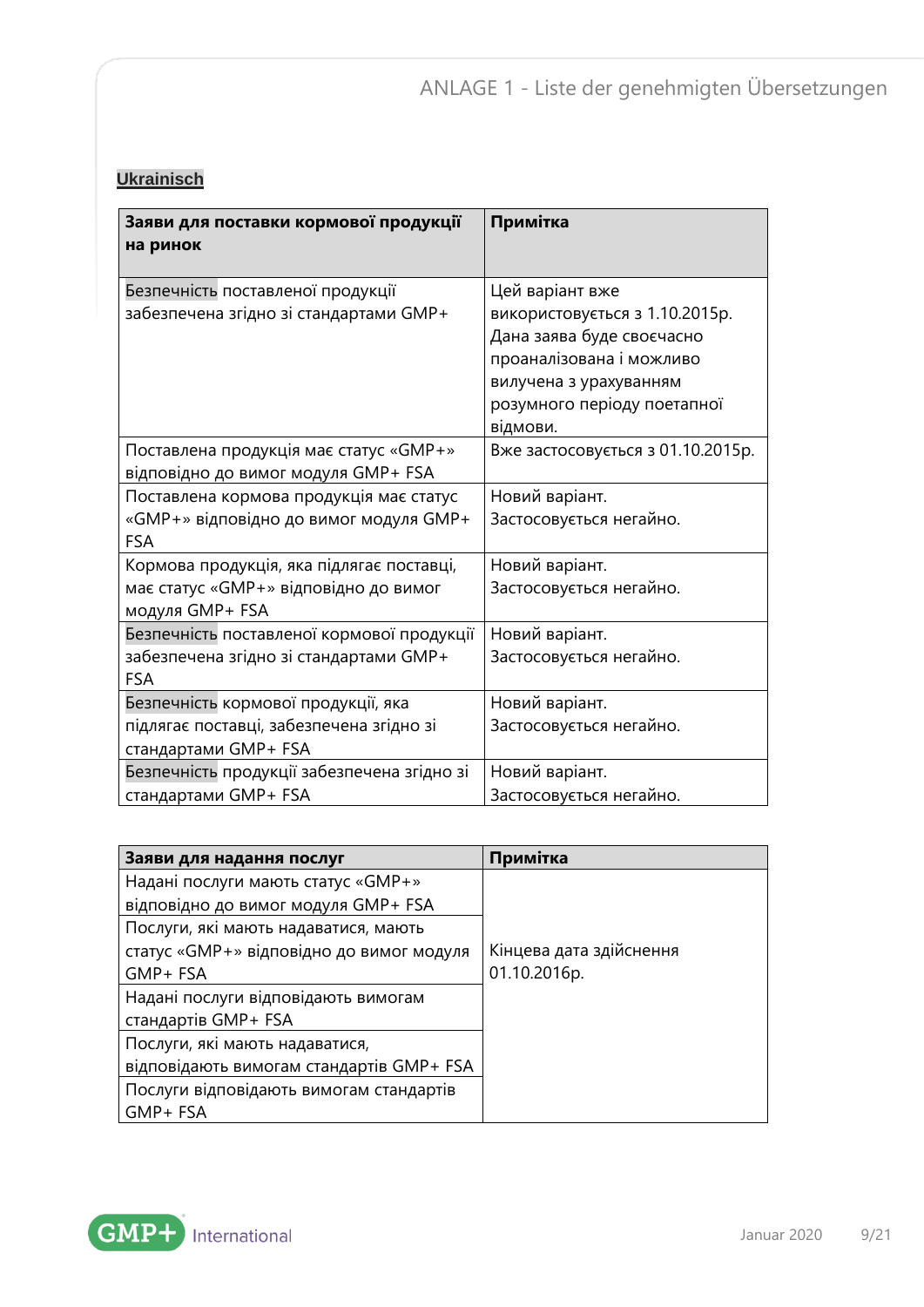#### **Portugiesisch**

| Declarações para colocação de alimentos<br>para animais no mercado                                           | <b>Observações</b>                                                                                                                                                              |
|--------------------------------------------------------------------------------------------------------------|---------------------------------------------------------------------------------------------------------------------------------------------------------------------------------|
| Os produtos fornecidos são assegurados<br>GMP+                                                               | Esta opção ja é aplicável desde<br>01/10/2015.<br>Esta declaração será avaliada por<br>um período e poderá ser excluída,<br>levando em consideração um<br>período de transição. |
| Os produtos fornecidos têm status GMP+<br>como especificado no módulo GMP+ FSA                               | Esta opção ja é aplicável desde<br>01/10/2015.                                                                                                                                  |
| O produto para alimentação animal fornecido<br>tem status GMP+ como especificado no<br>módulo GMP+ FSA       | Nova opção.<br>Aplicável imediatamente.                                                                                                                                         |
| O produto para alimentação animal a ser<br>fornecido tem status GMP+ como<br>especificado no módulo GMP+ FSA | Nova opção.<br>Aplicável imediatamente.                                                                                                                                         |
| O produto para alimentação animal fornecido<br>é assegurado GMP+ FSA                                         | Nova opção.<br>Aplicável imediatamente.                                                                                                                                         |
| O produto para alimentação animal a ser<br>fornecido é assegurado GMP+ FSA                                   | Nova opção.<br>Aplicável imediatamente.                                                                                                                                         |
| Assegurado GMP+ FSA                                                                                          | Nova opção.<br>Aplicável imediatamente.                                                                                                                                         |

| Declarações para prestação de serviços                                            | <b>Observações</b>             |
|-----------------------------------------------------------------------------------|--------------------------------|
| O serviço fornecido tem status GMP+ como<br>especificado no módulo GMP+ FSA       |                                |
| O serviço a ser fornecido tem status GMP+<br>como especificado no módulo GMP+ FSA | Data limite de implementação é |
| O serviço fornecido é assegurado GMP+ FSA                                         | 01/10/2016                     |
| O serviço a ser fornecido é assegurado                                            |                                |
| GMP+ FSA                                                                          |                                |
| Assegurado GMP+ FSA                                                               |                                |

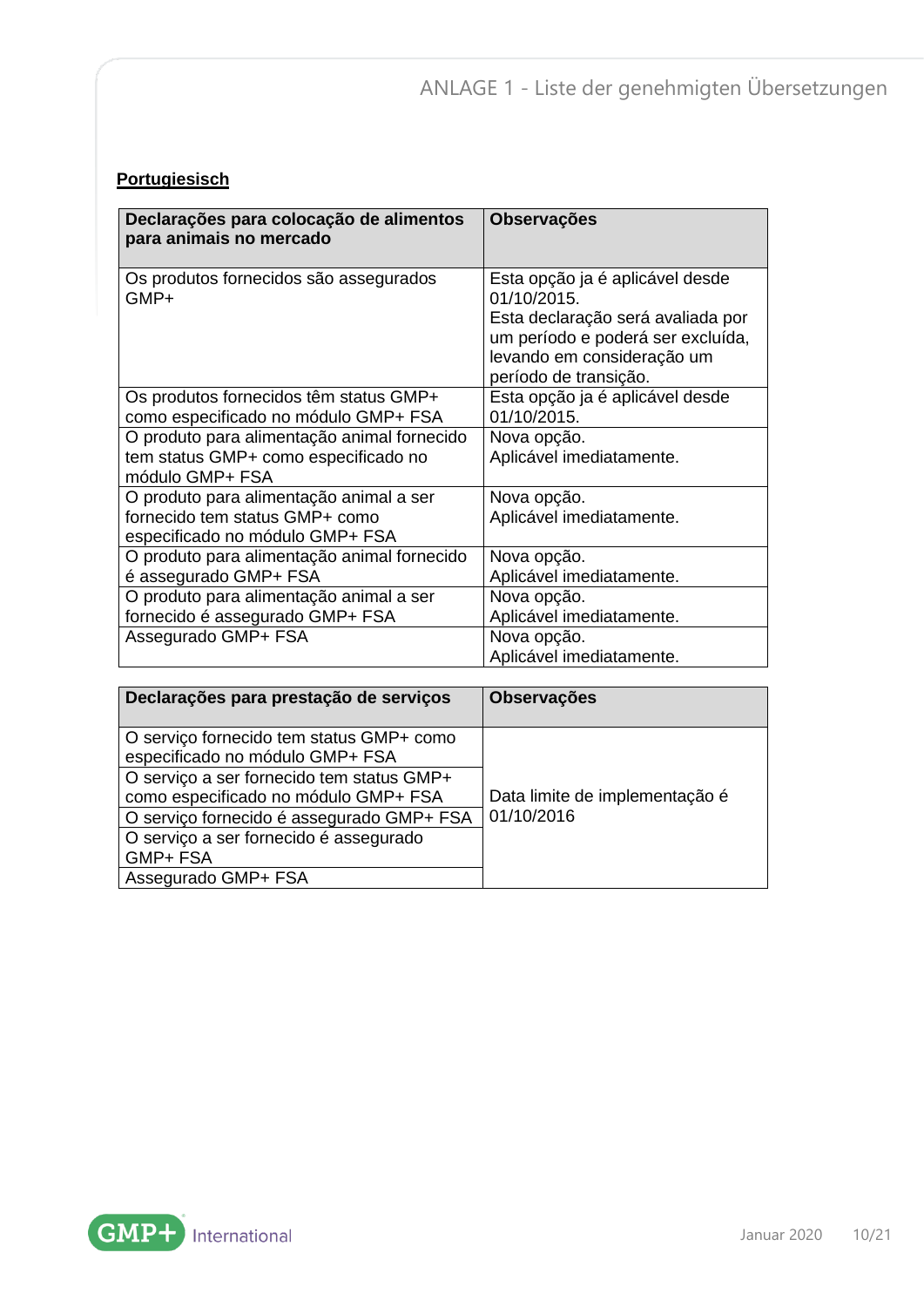#### **Lettisch**

| Paziņojums par barības produktu piegādi tirgū                                           | <b>Piezīmes</b>                                                                                                             |
|-----------------------------------------------------------------------------------------|-----------------------------------------------------------------------------------------------------------------------------|
| Piegādātās produkcijas nekaitīgums ir nodrošināts<br>atbilstoši GMP+ standarta prasībām | Šis variants jau tiek izmantots no<br>01.10.2015.<br>Šis paziņojums tiks savlaicīgi<br>novērtēts, un var tikt dzēsts, ņemot |
|                                                                                         | vērā saprātīgu pārejas laiku                                                                                                |
| Piegādātai produkcijai ir GMP+ statuss saskaņā ar<br>GMP+ FSA moduļa prasībām           | Piemērojams no 01.10.2015                                                                                                   |
| Piegādātai barībai ir GMP+ statuss saskaņā ar                                           | Jauns variants                                                                                                              |
| GMP+ FSA moduļa prasībām                                                                | Piemērojams nekavējoties                                                                                                    |
| Barības produkcija, kas tiks piegādāta, ir GMP+                                         | Jauns variants                                                                                                              |
| statuss saskaņā ar GMP+ FSA moduļa prasībām                                             | Piemērojams nekavējoties                                                                                                    |
| Piegādātās barības produkcijas nekaitīgums ir                                           | Jauns variants                                                                                                              |
| nodrošināts atbilstoši GMP+ FSA standarta<br>prasībām                                   | Piemērojams nekavējoties                                                                                                    |
| Barības produkcijas nekaitīgums, kas tiks                                               | Jauns variants                                                                                                              |
| piegādāts, ir nodrošināts atbilstoši GMP+ FSA<br>standarta prasībām                     | Piemērojams nekavējoties                                                                                                    |
| Produkcijas nekaitīgums ir nodrošināts atbilstoši                                       | Jauns variants                                                                                                              |
| GMP+ FSA standarta prasībām                                                             | Piemērojams nekavējoties                                                                                                    |

| Paziņojums par piegādes pakalpojumu               | <b>Piezīmes</b>               |
|---------------------------------------------------|-------------------------------|
|                                                   |                               |
| Sniegtajiem pakalpojumiem ir GMP+ statuss         |                               |
| saskaņā ar GMP+ FSA moduļa prasībām               |                               |
| Pakalpojumam, kas tiks sniegts, ir GMP+ statuss   |                               |
| saskaņā ar GMP+ FSA moduļa prasībām               | Pēdējais ieviešanas datums ir |
| Sniegtā pakalpojuma nekaitīgums ir nodrošināts    | 01.10.2016                    |
| atbilstoši GMP+ FSA standarta prasībām            |                               |
| Pakalpojumam, kas tiks sniegts, nekaitīgums ir    |                               |
| nodrošināts atbilstoši GMP+ FSA standarta         |                               |
| prasībām                                          |                               |
| Pakalpojuma nekaitīgums ir nodrošināts atbilstoši |                               |
| GMP+ FSA standarta prasībām                       |                               |

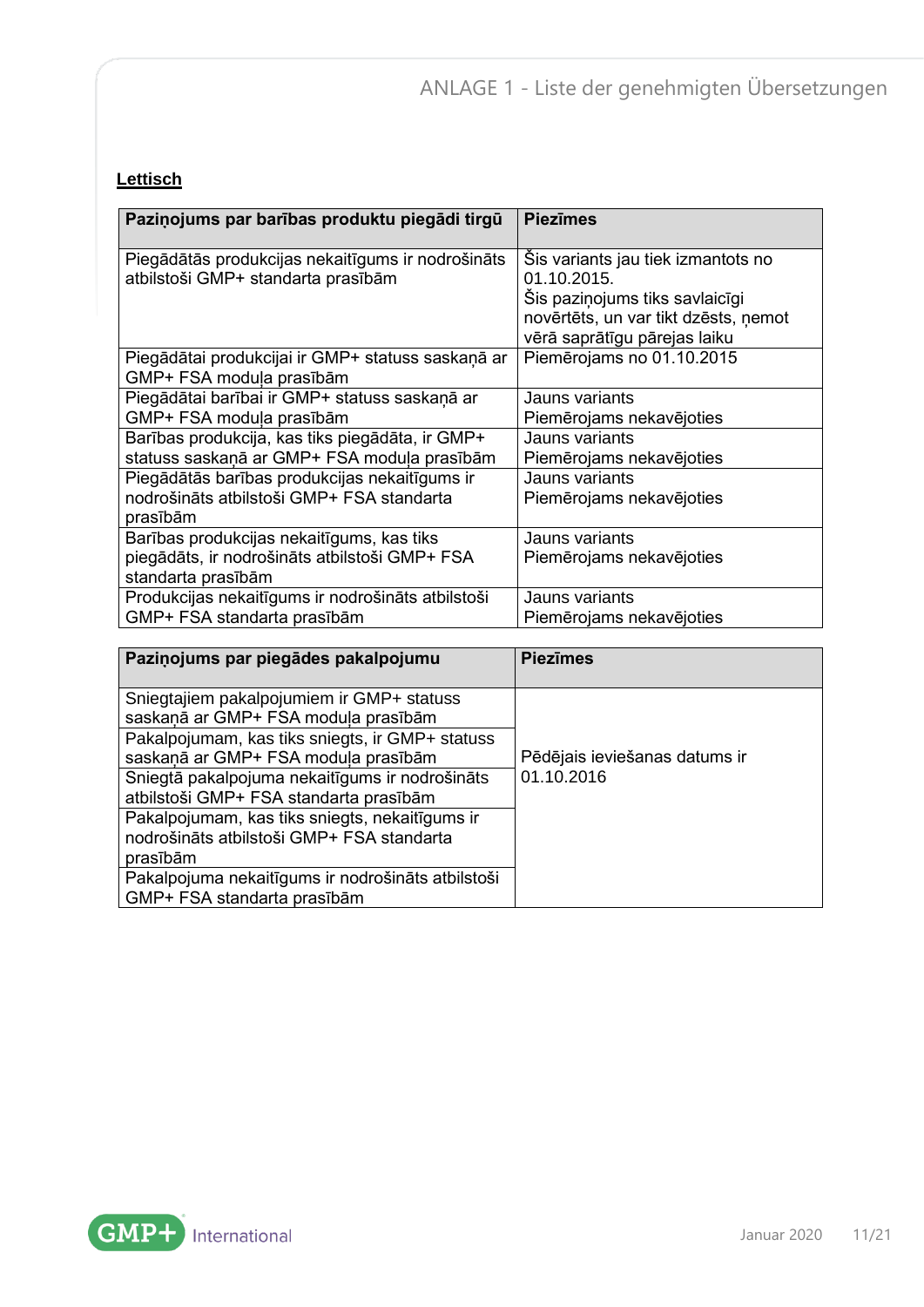## **Litauisch**

| Pašara pateikimo į rinką formuluotės                                          | Pastaba                                                                                                                                                             |
|-------------------------------------------------------------------------------|---------------------------------------------------------------------------------------------------------------------------------------------------------------------|
| Tiekiamos prekės garantuotai atitinka GMP+                                    | Sis variantas jau taikomas nuo 2015-<br>10-01. Ši formuluotė savo laiku bus<br>jvertinta ir, atsižvelgiant į pagrįstą<br>nutraukimo laikotarpį, gali būti ištrinta. |
| Tiekiamos prekės turi statusą GMP+, kaip tai<br>apibūdinta GMP+ FSA modulyje  | Jau taikoma nuo 2015-10-01                                                                                                                                          |
| Tiekiamas pašaras turi statusą GMP+, kaip tai<br>apibūdinta GMP+ FSA modulyje | Naujas variantas<br>Pritaikomas nedelsiant                                                                                                                          |
| Tiektinas pašaras turi statusą GMP+, kaip tai<br>apibūdinta GMP+ FSA modulyje | Naujas variantas<br>Pritaikomas nedelsiant                                                                                                                          |
| Tiekiamas pašaras garantuotai atitinka GMP+ FSA                               | Naujas variantas<br>Pritaikomas nedelsiant                                                                                                                          |
| Tiektinas pašaras garantuotai atitinka GMP+ FSA                               | Naujas variantas<br>Pritaikomas nedelsiant                                                                                                                          |
| Garantuotai atitinka GMP+ FSA                                                 | Naujas variantas<br>Pritaikomas nedelsiant                                                                                                                          |

| Paslaugų teikimo formuluotės                                                  | <b>Pastaba</b>             |
|-------------------------------------------------------------------------------|----------------------------|
| Teikiama paslauga turi statusą GMP+, kaip tai<br>apibūdinta GMP+ FSA modulvie |                            |
| Teiktina paslauga turi statusa GMP+, kaip tai<br>apibūdinta GMP+ FSA modulyje | Galutiné jdiegimo data yra |
| Teikiama paslauga garantuotai atitinka GMP+                                   | 2016-10-01                 |
| <b>FSA</b>                                                                    |                            |
| Tiektina paslauga garantuotai atitinka GMP+ FSA                               |                            |
| Garantuotai atitinka GMP+ FSA                                                 |                            |

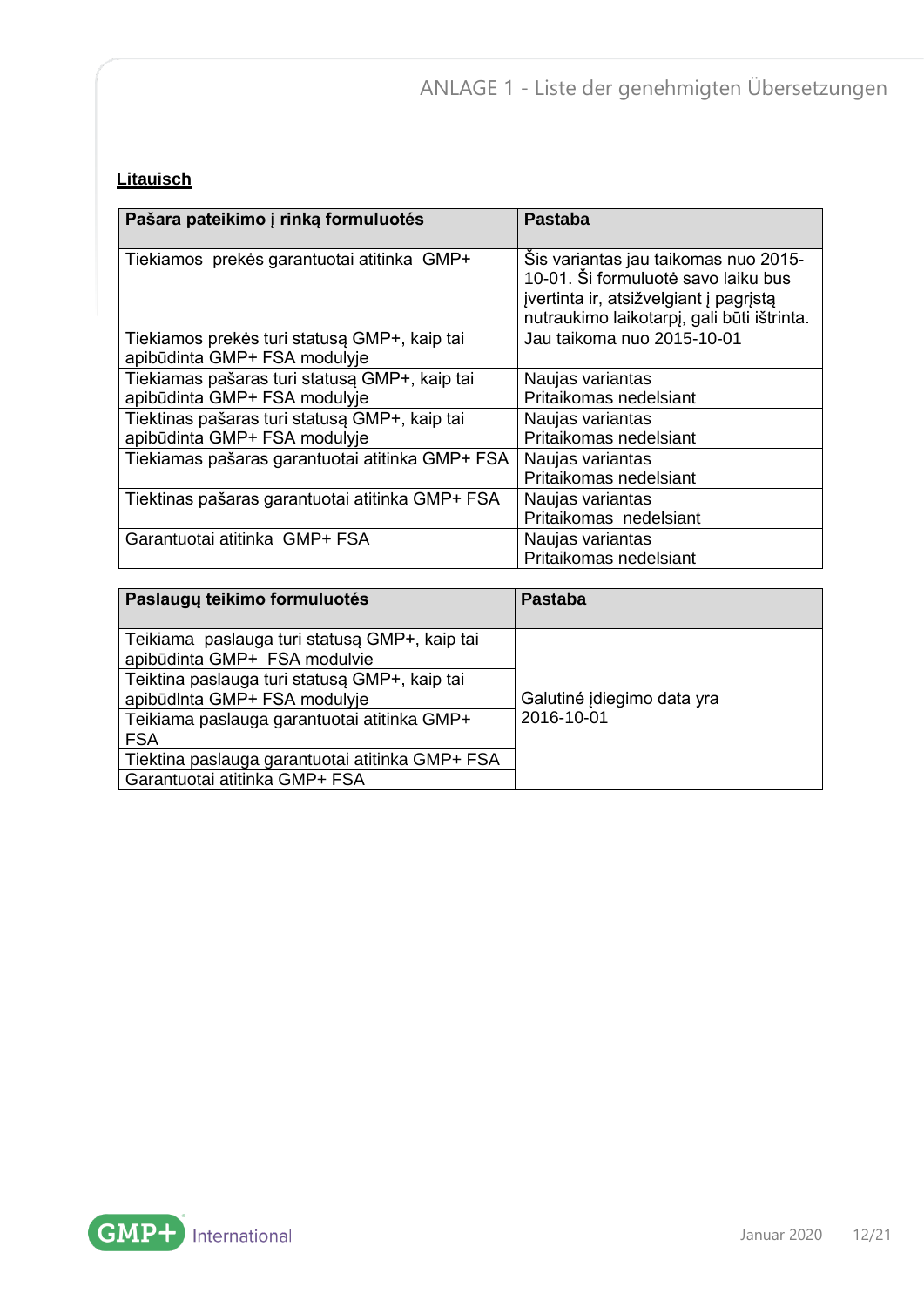#### **Italienisch**

| Dichiarazioni relativa alla collocazione di<br>mangimi sul mercato              | Osservazioni                                                                                                                                                                                                                      |
|---------------------------------------------------------------------------------|-----------------------------------------------------------------------------------------------------------------------------------------------------------------------------------------------------------------------------------|
| Le merci consegnate sono certificate GMP+                                       | La presente opzione è già valida dal<br>$1 - 10 - 2015$<br>La presente dichiarazione verrà<br>valutata a tempo debito e potrebbe<br>essere cancellata, tenendo conto di<br>un periodo ragionevole di<br>eliminazione progressiva. |
| Le merci consegnate hanno lo stato GMP+ come<br>specificato nel modulo GMP+ FSA | Già valida dal 1-10-2015.                                                                                                                                                                                                         |
| I mangimi consegnati hanno lo stato GMP+ come                                   | Nuova opzione.                                                                                                                                                                                                                    |
| specificato nel modulo GMP+ FSA                                                 | Validità immediata                                                                                                                                                                                                                |
| I mangimi da consegnare hanno lo stato GMP+                                     | Nuova opzione.                                                                                                                                                                                                                    |
| come specificato nel modulo GMP+ FSA                                            | Validità immediata                                                                                                                                                                                                                |
| L'alimento per animali consegnato è                                             | Nuova opzione.                                                                                                                                                                                                                    |
| garantito GMP+ FSA                                                              | Validità immediata                                                                                                                                                                                                                |
| I mangimi da consegnare sono certificati GMP+                                   | Nuova opzione.                                                                                                                                                                                                                    |
| <b>FSA</b>                                                                      | Validità immediata                                                                                                                                                                                                                |
| Certificato GMP+ FSA                                                            | Nuova opzione.<br>Validità immediata                                                                                                                                                                                              |

| Dichiarazioni per la fornitura di servizi                                       | <b>Osservazioni</b>                    |
|---------------------------------------------------------------------------------|----------------------------------------|
| Il servizio fornito ha lo stato GMP+ come<br>specificato nel modulo GMP+ FSA    |                                        |
| Il servizio da fornire ha lo stato GMP+ come<br>specificato nel modulo GMP+ FSA | La data finale di implementazione è 1- |
| Il servizio fornito è certificato GMP+ FSA                                      | 10-2016                                |
| Il servizio da fornire è certificato GMP+ FSA                                   |                                        |
| Certificato GMP+ FSA                                                            |                                        |

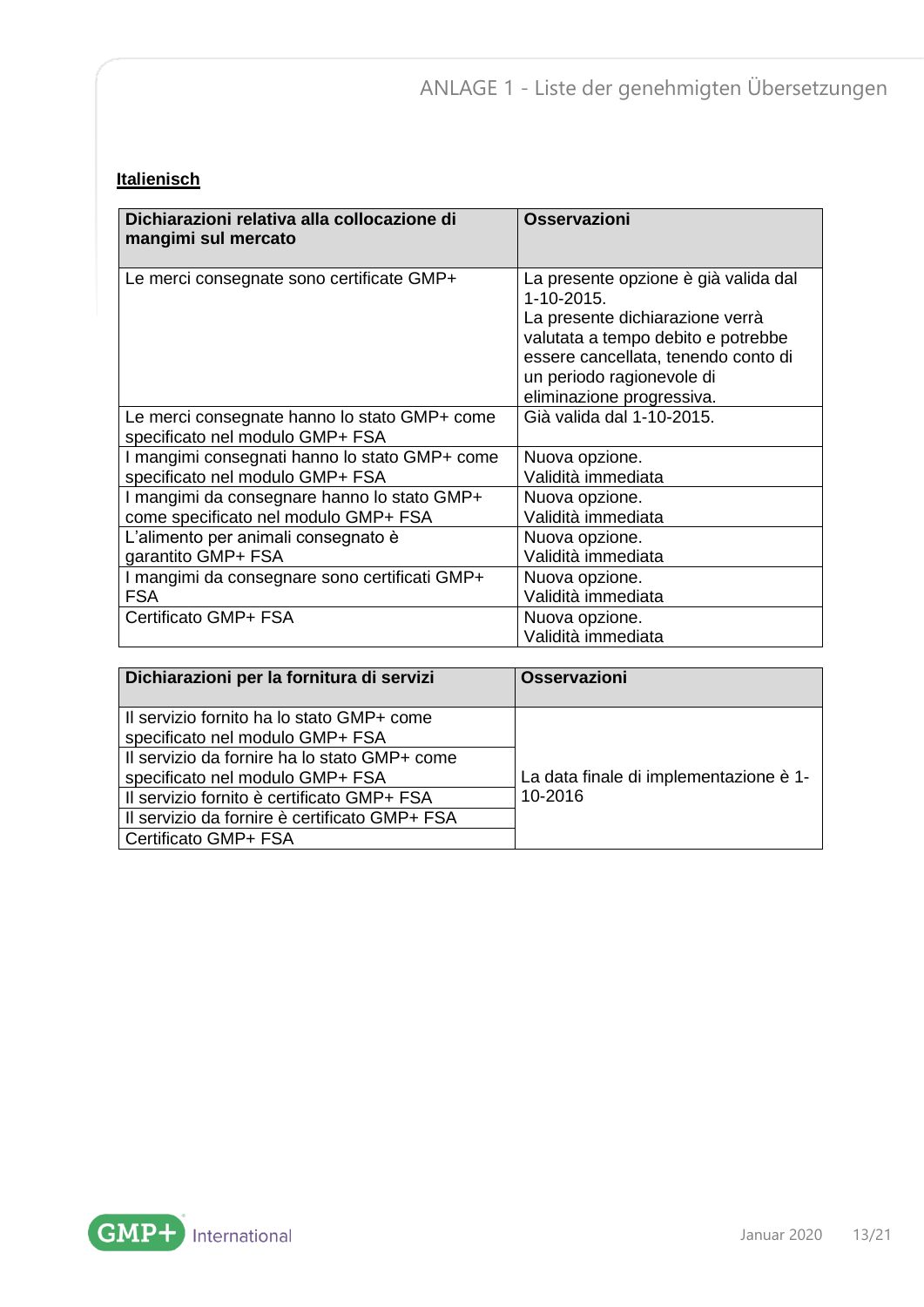#### **Bulgarisch**

| Декларации за пускането на пазара на<br>фуражни продукти                                                                 | Забележка                                                                                                                                                                              |
|--------------------------------------------------------------------------------------------------------------------------|----------------------------------------------------------------------------------------------------------------------------------------------------------------------------------------|
| Доставените стоки са гарантирани от GMP+                                                                                 | Тази опция вече се прилага от<br>01.10.2015 г.<br>Тази декларация ще бъде оценена<br>в определеното време и може да<br>бъде изтрита, като се вземе<br>предвид разумен преходен период. |
| Доставените стоките са със GMP+ статус, както<br>е посочено в модула GMP+ FSA [гарантиране<br>безопасността на фуражите] | Вече се прилага от 01.10.2015 г.                                                                                                                                                       |
| Доставените фуражи са със GMP+ статус,                                                                                   | Нова опция.                                                                                                                                                                            |
| както е посочено в модула GMP+ FSA                                                                                       | Приложима незабавно                                                                                                                                                                    |
| Фуражите, които ще се доставят, са със GMP+                                                                              | Нова опция.                                                                                                                                                                            |
| статус, както е посочено в модула GMP+ FSA                                                                               | Приложима незабавно                                                                                                                                                                    |
| Доставеният фураж има сертификация GMP +                                                                                 | Нова опция.                                                                                                                                                                            |
| <b>FSA</b>                                                                                                               | Приложима незабавно                                                                                                                                                                    |
| Фуражите, които ще се доставят, са                                                                                       | Нова опция.                                                                                                                                                                            |
| гарантирани според GMP+ FSA                                                                                              | Приложима незабавно                                                                                                                                                                    |
| Гарантирано според GMP+ FSA                                                                                              | Нова опция.<br>Приложима незабавно                                                                                                                                                     |

| Декларации за доставка на услуги                                                                       | Забележка                                   |
|--------------------------------------------------------------------------------------------------------|---------------------------------------------|
| Предоставените услуги са със GMP+ статус,<br>както е посочено в модула GMP+ FSA                        |                                             |
| Услугите, които ще се предоставят, са със<br>GMP+ статус, както е посочено в модула GMP+<br><b>FSA</b> | Крайната дата на изпълнение е<br>01-10-2016 |
| Предоставените услуги са гарантирани според<br>GMP+ FSA                                                |                                             |
| Услугите, които ще се предоставят, са<br>гарантирани според GMP+ FSA                                   |                                             |
| Гарантирано според GMP+ FSA                                                                            |                                             |

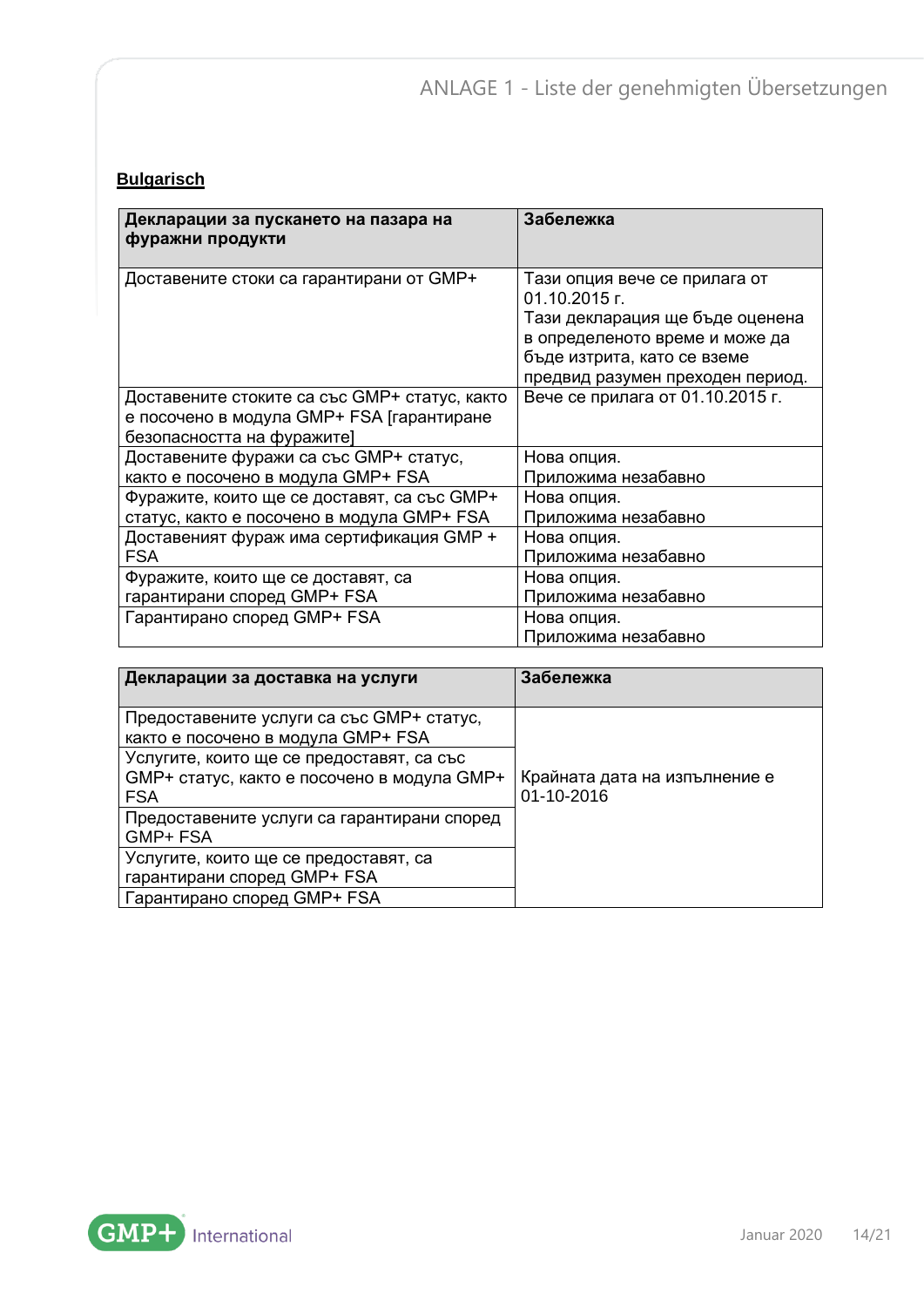## **Dänisch**

| Erklæringer for at kunne sætte foder på<br>markedet | <b>Bemærkning</b>                                                                                                                           |
|-----------------------------------------------------|---------------------------------------------------------------------------------------------------------------------------------------------|
| De leverede varer er GMP+ sikrede                   | Denne mulighed trådte i kraft<br>allerede 1. oktober 2015.<br>Denne erklæring vil med tiden blive<br>evalueret og muligvis slettet, idet en |
|                                                     | rimelig udfasningsperiode tages i<br>betragtning.                                                                                           |
| De leverede varer har den GMP+ status,              | Trådte i kraft allerede 1. oktober                                                                                                          |
| som er angivet i GMP+ FSA module                    | 2015                                                                                                                                        |
| Det leverede foder har den GMP+ status,             | Ny mulighed.                                                                                                                                |
| som er angivet i GMP+ FSA module                    | Træder i kraft med det samme                                                                                                                |
| Det foder, der skal leveres, har den GMP+           | Ny mulighed.                                                                                                                                |
| status, som er angivet i GMP+ FSA module            | Træder i kraft med det samme                                                                                                                |
| Det leverede foder er GMP+ FSA sikret               | Ny mulighed.                                                                                                                                |
|                                                     | Træder i kraft med det samme                                                                                                                |
| Det foder, der skal leveres, er GMP+ FSA            | Ny mulighed.                                                                                                                                |
| sikret                                              | Træder i kraft med det samme                                                                                                                |
| GMP+ FSA sikret                                     | Ny mulighed.                                                                                                                                |
|                                                     | Træder i kraft med det samme                                                                                                                |

| Erklæringer for at kunne levere en<br>tjenesteydelse                                              | <b>Bemærkning</b>                                    |
|---------------------------------------------------------------------------------------------------|------------------------------------------------------|
| Den leverede tjenesteydelse har den GMP+<br>status, som er angivet i GMP+ FSA module              |                                                      |
| Den tjenesteydelse, der skal leveres, har den<br>GMP+ status, som er angivet i GMP+ FSA<br>module | Sidste dato for implementering er<br>1. oktober 2016 |
| Den leverede tjenesteydelse er GMP+ FSA<br>sikret                                                 |                                                      |
| Den tjenesteydelse, der skal leveres, er<br>GMP+ FSA sikret                                       |                                                      |
| GMP+ FSA sikret                                                                                   |                                                      |

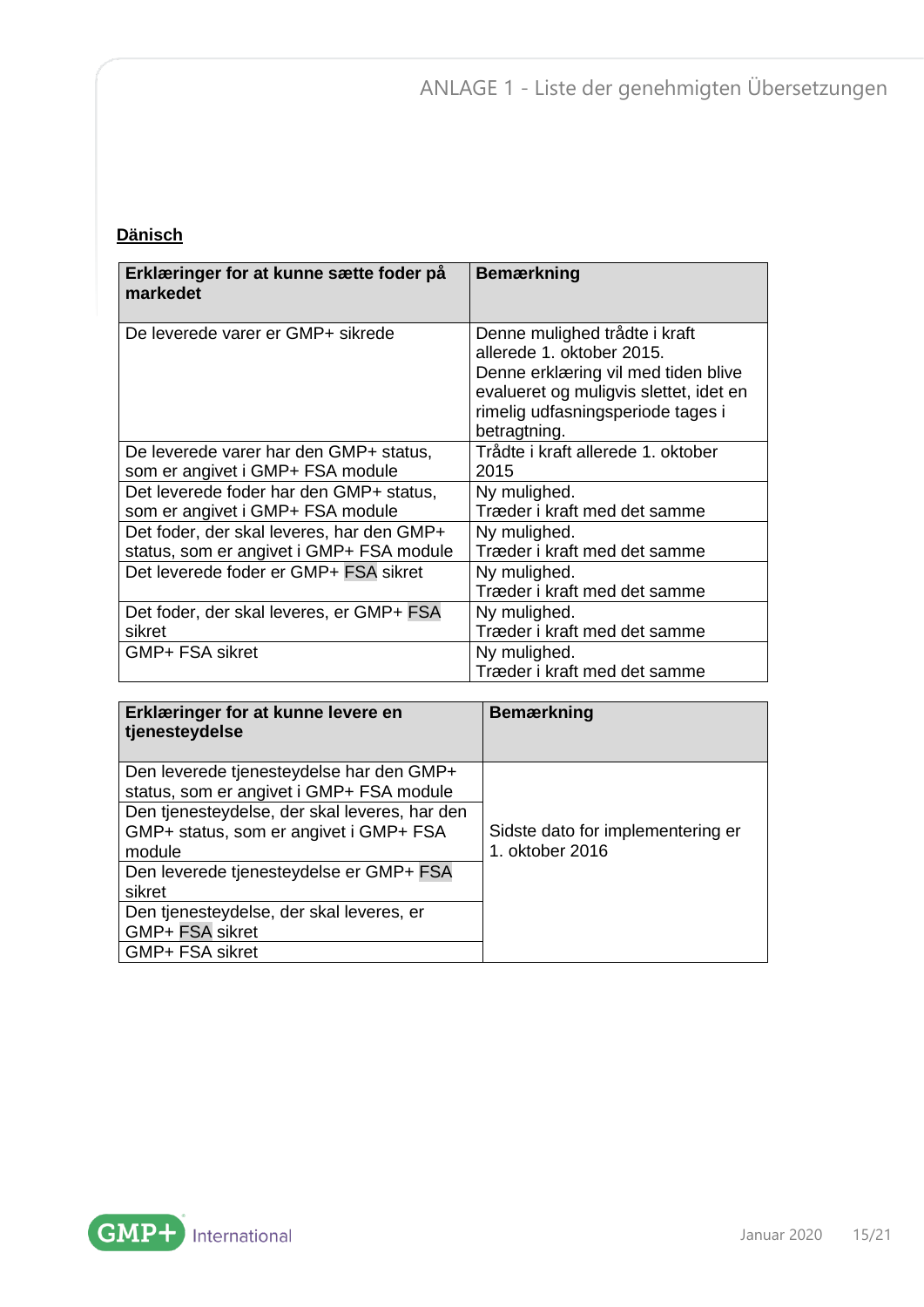## **Türkisch**

| Yem ticareti ile ilgili açıklamalar              | Açıklama                                 |
|--------------------------------------------------|------------------------------------------|
| Teslim edilen mallar, GMP+ güvencesi altındadır. | Bu seçenek, 1.10.2015 tarihinden beri    |
|                                                  | uygulanmaktadır.                         |
|                                                  | Bu açıklama, zamanında                   |
|                                                  | değerlendirilip, tabii ki makul bir süre |
|                                                  | uygulanarak ortadan kaldırılabilecektir. |
| Teslim edilen maller, GMP+ FSA modülünde         | Bu seçenek, 1.10.2015 tarihinden beri    |
| kastedildiği gibi GMP+ statüsüne sahiptir.       | uygulanmaktadır.                         |
| Teslim edilen yem, GMP+ FSA modülünde            | Yeni seçenek.                            |
| kastedildiği gibi GMP+ statüsüne sahiptir.       | Hemen uygulanacaktır.                    |
| Teslim edilecek yem, GMP+ FSA modülünde          | Yeni seçenek.                            |
| kastedildiği gibi GMP+ statüsüne sahiptir.       | Hemen uygulanacaktır.                    |
| Teslim edilen yem, GMP+ FSA güvencesi            | Yeni seçenek.                            |
| altındadır.                                      | Hemen uygulanacaktır.                    |
| Teslim edilecek yem, GMP+ FSA güvencesi          | Yeni seçenek.                            |
| altındadır.                                      | Hemen uygulanacaktır.                    |
| GMP+ FSA güvencesi altındadır.                   | Yeni seçenek.                            |
|                                                  | Hemen uygulanacaktır.                    |

| Hizmet teslimi için açıklamalar                                                          | <b>Acıklama</b>                           |
|------------------------------------------------------------------------------------------|-------------------------------------------|
| Teslim edilen hizmet, GMP+ FSA modülünde<br>kastedildiği gibi GMP+ statüsüne sahiptir.   |                                           |
| Teslim edilecek hizmet, GMP+ FSA modülünde<br>kastedildiği gibi GMP+ statüsüne sahiptir. | En son uygulama tarihi,<br>1.10.2016'dır. |
| Teslim edilen hizmet, GMP+ FSA güvencesi<br>altındadır.                                  |                                           |
| Teslim edilecek hizmet, GMP+ FSA güvencesi                                               |                                           |
| altındadır.                                                                              |                                           |
| GMP+ FSA güvencesi altındadır.                                                           |                                           |

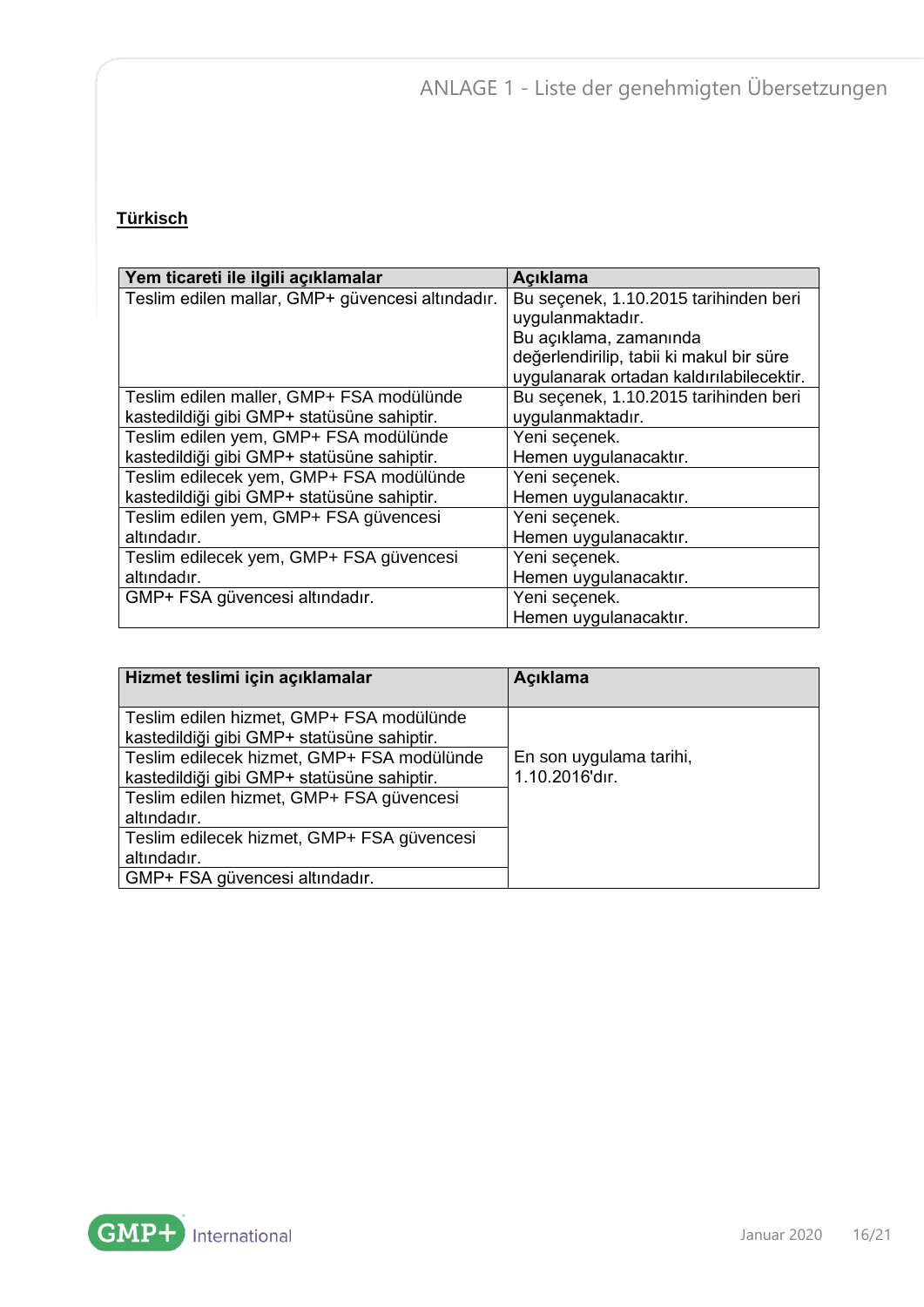## **Ungarisch**

| Takarmány forgalomba hozataláról szóló<br>nyilatkozatok                             | <b>Megjegyzés</b>                                                                                                                |
|-------------------------------------------------------------------------------------|----------------------------------------------------------------------------------------------------------------------------------|
| A szállitott termék GMP+ tanusitvánnyal<br>rendelkezik                              | Ez az opció már 2015.10.01-én<br>alkalmazandó.                                                                                   |
|                                                                                     | E nyilatkozat kellö idöben értékelésre<br>kerül és törölhető egy ésszerü,<br>fokozatos átmeneti idöszak figyelembe<br>vételével. |
| A szállitott áru a GMP+ FSA modulban<br>meghatározottak szerint GMP+ státusu        | 2015.10.01-én már alkalmazandó.                                                                                                  |
| A szállitott takarmány a GMP+ FSA modulban<br>meghatározottak szerint GMP+ státusu  | Uj opció.<br>Azonnal alkalmazandó.                                                                                               |
| A szállitandó takarmány a GMP+ FSA<br>modulban meghatározottak szerint GMP+ státusu | Uj opció.<br>Azonnal alkalmazandó.                                                                                               |
| A szállitott takarmány GMP+ FSA tanusitott                                          | Uj opció.<br>Azonnal alkalmazandó.                                                                                               |
| A szállitandó takarmány GMP+ FSA<br>tanusitott                                      | Uj opció.<br>Azonnal alkalmazandó.                                                                                               |
| GMP+ FSA tanusitott                                                                 | Uj opció.<br>Azonnal alkalmazandó.                                                                                               |

| A szolgáltatás nyujtására vonatkozó<br>nyilatkozatok                                     | Megjegyzés                  |
|------------------------------------------------------------------------------------------|-----------------------------|
| A nyujtott szolgáltatás a GMP+ FSA<br>modulban meghatározottak szerint GMP+<br>státusu.  | A. végrehajtás végső dátuma |
| A nyujtandó szolgáltatás a GMP+ FSA<br>modulban meghatározottak szerint GMP+<br>státusu. | 2016.10.01.                 |
| A nyujtott szolgáltatás GMP+ FSA tanusitott                                              |                             |
| A nyujtandó szolgáltatás GMP+ FSA                                                        |                             |
| tanusitott                                                                               |                             |
| GMP+ FSA tanusitott                                                                      |                             |

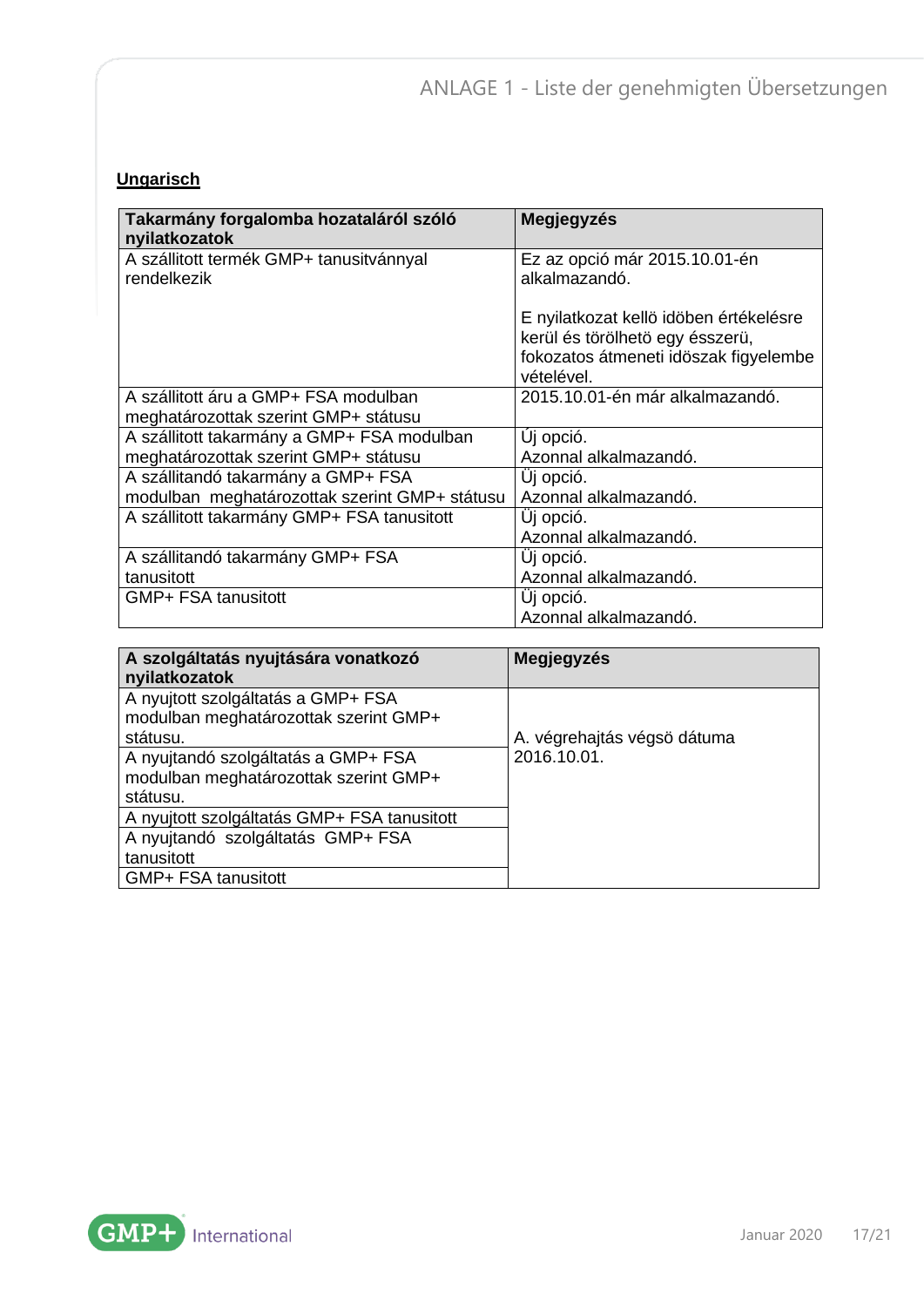#### **Arabisch**

| ملاحظات                                                | بيانات حول بيع اعلاف في السوق                       |
|--------------------------------------------------------|-----------------------------------------------------|
| هذا الخيار دخل حيّز التنفيذ منذ 01/10/2015. سيتم تقييم | البضائع تُسَلَّم مُؤَمَنة وفق برنامج +GMP           |
| هذا البيان في الوقت المناسب و هو قابل للحذف, مع الاخذ  |                                                     |
| بعين الاعتبار انه يجب اعطاء فترة معقولة للحذف.         |                                                     |
| دخل حيّز التنفيذ منذ 01/10/2015                        | البضائع تُسَلَّم في حالة +GMP كما هو موضح في الوحدة |
|                                                        | $GMP + FSA$                                         |
| خيار جديد                                              | تُسَلَّم الاعلاف في حالة +GMP كما هو موضح في الوحدة |
| قابل للتطبيق على الفور                                 | $GMP + FSA$                                         |
| خيار جديد                                              | سيتم تسليم الاعلاف في حالة +GMP كما هو موضح في      |
| قابل للتطبيق على الفور                                 | الوحدة GMP + FSA                                    |
| خيار جديد                                              | تُسَلَّم الاعلاف مؤمنة وفق برنامج GMP + FSA         |
| قابل للتطبيق على الفور                                 |                                                     |
| خيار جديد                                              | سيتم تسليم الاعلاف مُؤمَنة وفق برنامج GMP+ FSA      |
| قابل للتطبيق على الفور                                 |                                                     |
| خيار جديد                                              | مُؤَمَّن وفق برنامج GMP+ FSA                        |
| قابل للتطبيق على الفور                                 |                                                     |

| ملاحظات                          | بيانات حول تقديم الخدمات                             |
|----------------------------------|------------------------------------------------------|
| تاريخ التنفيذ النهائي 2016/10/01 | ثُقَّدَم الخدمة في حالة   +GMP كما هو موضح في الوحدة |
|                                  | GMP+ FSA                                             |
|                                  | تُقَّدَم الخدمة في حالة +GMP كما هو موضح في الوحدة   |
|                                  | $GMP + FSA$                                          |
|                                  | تُقَّدَم الخدمة مُؤَمنة وفق برنامج GMP + FSA         |
|                                  | سيتم اتمام تقديم الخدمة مُؤَمنة وفق برنامج GMP + FSA |
|                                  | مُؤَمَّن وفق برنامج GMP+ FSA                         |



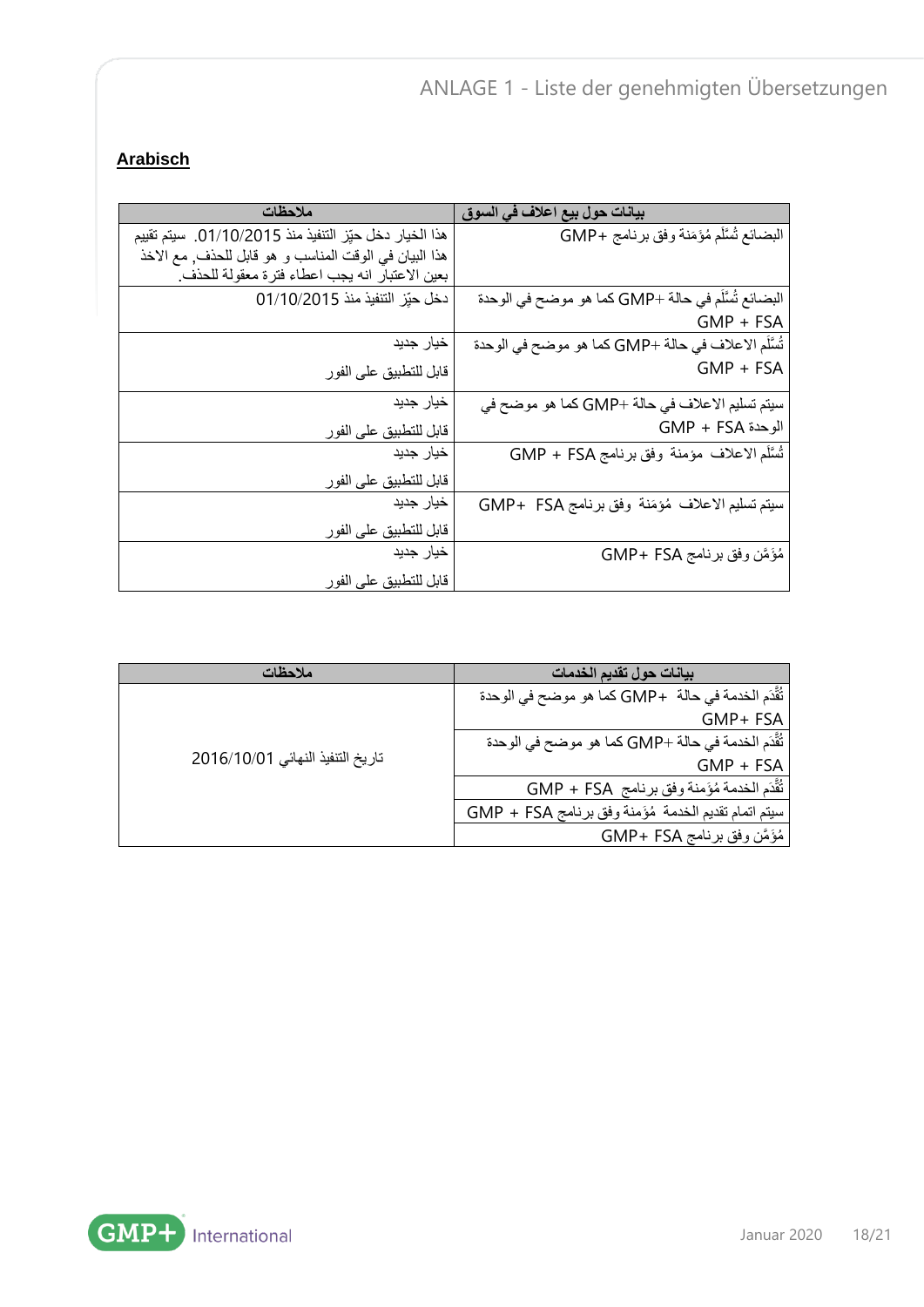#### **Katalanisch**

| Declaracions per a la introducció de                                                                          | <b>Observació</b>                                                                                                                                                                         |
|---------------------------------------------------------------------------------------------------------------|-------------------------------------------------------------------------------------------------------------------------------------------------------------------------------------------|
| productes alimentaris al mercat                                                                               |                                                                                                                                                                                           |
| Les mercaderies subministrades tenen el certificat<br>GMP+ assegurat.                                         | Aquesta opció ja és aplicable a partir de 1'1-10-<br>2015. Aquesta declaració serà avaluada al seu<br>moment i podria ser suprimida, tenint en compte<br>un periode raonable fora de fase |
| Les mercaderies subministrades tenen l'estatus<br>GMP+ com s'especifica al modul GMP+FSA.                     | Ja aplicable a partir de 1'1-10-2015                                                                                                                                                      |
| Els productes alimentaris subministrats tenen<br>l'estatus GMP+ com s'especifica al modul GMP+<br>FSA.        | Nova opció.<br>Aplicable d'immediat.                                                                                                                                                      |
| Els productes alimentaris a subministrar tenen<br>l'estatus GMP+ com s'especifica al modul GMP+<br><b>FSA</b> | Nova opció.<br>Aplicable d'immediat.                                                                                                                                                      |
| Els productes alimentaris subministrats compten<br>amb el certificat GMP+ FSA assegurat                       | Nova opció.<br>Aplicable d'immediat.                                                                                                                                                      |
| Els productes alimentaris a subministrar compten<br>amb el certificat GMP+ FSA assegurat                      | Nova opció.<br>Aplicable d'immediat.                                                                                                                                                      |
| Certificat GMP+ FSA assegurat                                                                                 | Nova opció.<br>Aplicable d'immediat.                                                                                                                                                      |

| Declaracions per a la prestació del servei                                | <b>Observació</b>          |
|---------------------------------------------------------------------------|----------------------------|
| El servei prestat té l'estatus GMP+ com<br>s'especifica al modul GMP+ FSA |                            |
| El servei a prestar té l'estatus GMP+ com                                 | Data final d'implementació |
| s'especifica al modul GMP+ FSA                                            | $01 - 10 - 2016$           |
| El servei prestat compta amb el certificat GMP+                           |                            |
| FSA assegurat                                                             |                            |
| El servei a prestar compta amb el certificat GMP+                         |                            |
| FSA assegurat                                                             |                            |
| Certificat GMP+ FSA assegurat                                             |                            |

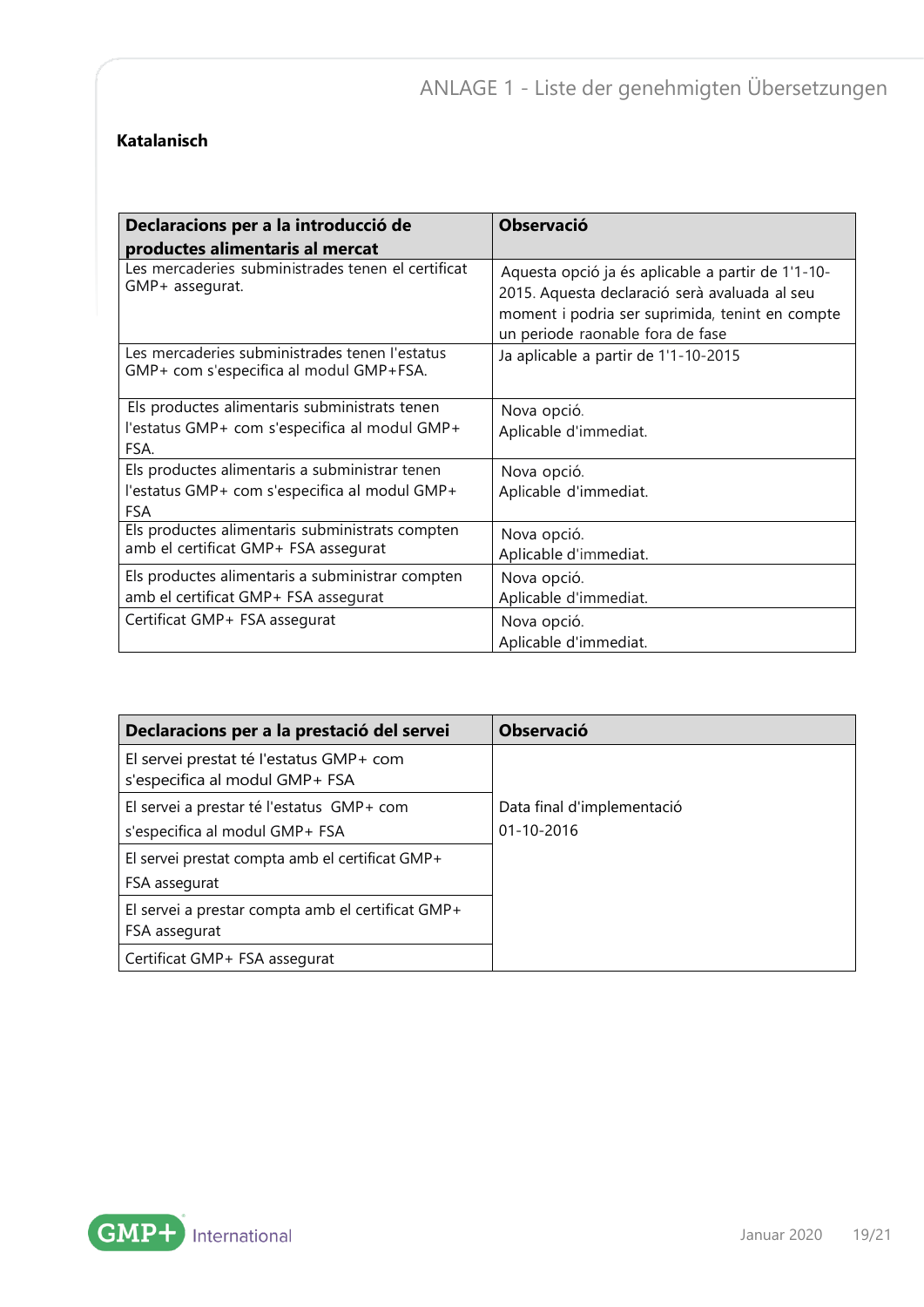#### **Serbisch**

| Zahtevi za plasiranje proizvoda za ishranu<br>zivotinja na tržište        | Napomena                                                                                                                                                           |
|---------------------------------------------------------------------------|--------------------------------------------------------------------------------------------------------------------------------------------------------------------|
| Isporučena roba je obezbeđena u skladu sa<br>GMP+                         | Ova opcija se već primenjuje od 1.10.2015. Ovaj<br>zahtev će biti blagovremeno procenjen, uz<br>mogućnost njegovog brisanja, poštujući razuman<br>period ukidanja. |
| Isporučena roba ima GMP+ status kao što je<br>naznačeno u GMP+ FSA modulu | Već u primeni od 1.10.2015.                                                                                                                                        |
| Isporučena hrana za životinje ima GMP+ status                             | Nova opcija.                                                                                                                                                       |
| kao što je naznačeno u GMP+ FSA modulu                                    | Primenljivo odmah.                                                                                                                                                 |
| Hrana za životinje koju treba isporučiti ima GMP+                         | Nova opcija.                                                                                                                                                       |
| status kao što je naznačeno u GMP+ FSA modulu                             | Primenljivo odmah.                                                                                                                                                 |
| Isporučena hrana za životinje je obezbeđena u                             | Nova opcija.                                                                                                                                                       |
| skladu sa GMP+ FSA                                                        | Primenljivo odmah.                                                                                                                                                 |
| Hrana za životinje koja treba da se isporuči je                           | Nova opcija.                                                                                                                                                       |
| obezbeđena u skladu sa GMP+ FSA                                           | Primenljivo odmah.                                                                                                                                                 |
| Obezbeđeno u skladu sa GMP+ FSA                                           | Nova opcija.<br>Primenljivo odmah.                                                                                                                                 |

| Izjave za pružanje usluge                                                            | <b>Napomena</b>                 |  |
|--------------------------------------------------------------------------------------|---------------------------------|--|
| Izvršena usluga ima GMP+ status kao što je naznačeno<br>u GMP+ FSA modulu            |                                 |  |
| Uslugu koju treba izvršiti ima GMP+ status kao što je<br>naznačeno u GMP+ FSA modulu | Konačan datum implementacije je |  |
| Izvršena usluga je obezbeđena u skladu sa GMP+ FSA                                   | 1.10.2016.                      |  |
| Usluga koja treba da se izvrši je obezbeđena u skladu<br>sa GMP+ FSA                 |                                 |  |
| Obezbeđeno u skladu sa GMP+ FSA                                                      |                                 |  |